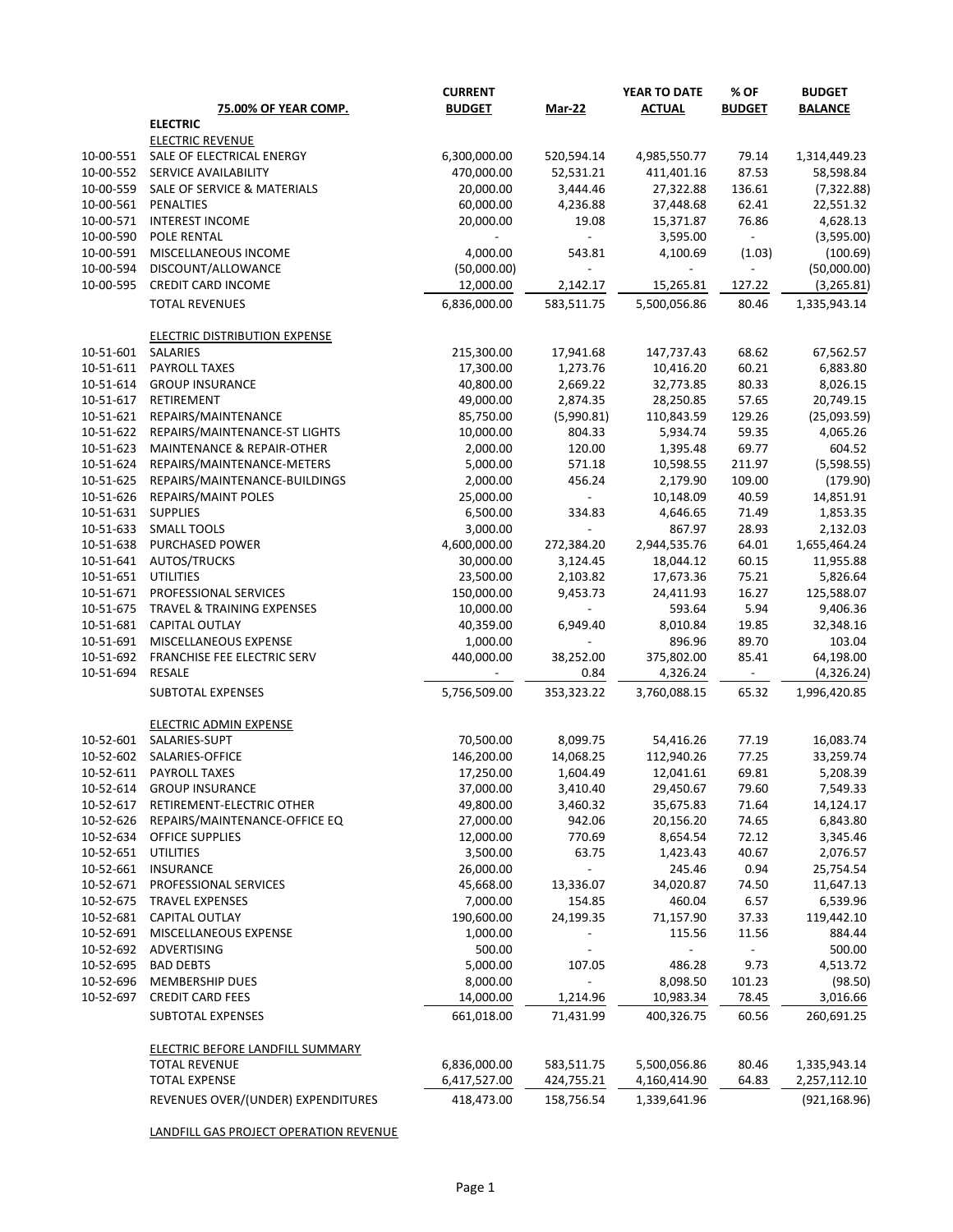| 10-53-551              | <b>75.00% OF YEAR COMP.</b><br>SALE OF ELECTRIC POWER           | <b>CURRENT</b><br><b>BUDGET</b><br>1,000,000.00 | <b>Mar-22</b><br>54,142.00           | YEAR TO DATE<br><b>ACTUAL</b><br>608,519.54 | % OF<br><b>BUDGET</b><br>60.85 | <b>BUDGET</b><br><b>BALANCE</b><br>391,480.46 |
|------------------------|-----------------------------------------------------------------|-------------------------------------------------|--------------------------------------|---------------------------------------------|--------------------------------|-----------------------------------------------|
| 10-53-554              | MOPEP CAPCITY CREDIT                                            | 1,641,600.00                                    | 136,800.00                           | 1,231,200.00                                | 75.00                          | 410,400.00                                    |
|                        | <b>TOTAL REVENUES</b>                                           | 2,641,600.00                                    | 190,942.00                           | 1,839,719.54                                | 69.64                          | 801,880.46                                    |
|                        | LANDFILL GAS PROJECT OPERATION EXPENSE                          |                                                 |                                      |                                             |                                |                                               |
| 10-53-601              | SALARIES LANDFILL                                               | 10,000.00                                       | 1,926.57                             | 5,495.70                                    | 54.96                          | 4,504.30                                      |
| 10-53-611              | PAYROLL TAXES LANDFILL                                          | 1,000.00                                        | 142.30                               | 390.06                                      | 39.01                          | 609.94                                        |
| 10-53-614<br>10-53-617 | <b>GROUP INSURANCE LANDFILL</b><br>RETIREMENT LANDFILL          | 2,000.00<br>1,500.00                            | 60.86<br>58.82                       | 778.82<br>807.77                            | 38.94<br>53.85                 | 1,221.18<br>692.23                            |
| 10-53-621              | <b>OPERATIONS &amp; MAINTENANCE</b>                             | 1,200,000.00                                    | 98,201.96                            | 451,467.32                                  | 37.62                          | 748,532.68                                    |
| 10-53-638              | FEES TO ALLIED                                                  | 375,000.00                                      | 18,043.00                            | 202,892.00                                  | 54.10                          | 172,108.00                                    |
| 10-53-651              | UTILITIES - LANDFILL GENERATO                                   | 19,000.00                                       | 33.07                                | 1,420.75                                    | 7.48                           | 17,579.25                                     |
| 10-53-661              | INSURANCE-LANDFILL GAS PROJEC                                   | 12,000.00                                       | $\sim$                               | 71.80                                       | 0.60                           | 11,928.20                                     |
| 10-53-671              | PROFESSIONAL SERVICES                                           | 50,100.00                                       | 10,146.00                            | 49,994.00                                   | 99.79                          | 106.00                                        |
| 10-53-681              | CAPITAL OUTLAY                                                  | 3,000.00                                        | $\overline{\phantom{a}}$             | 764.91                                      | 25.50                          | 2,235.09                                      |
| 10-53-682              | <b>INTEREST EXPENSE</b>                                         | 96,032.00                                       | 2,695.22                             | 47,664.86                                   | 49.63                          | 48,367.14                                     |
| 10-53-683              | <b>DEBT SERVICE</b>                                             | 801,116.00                                      | 24,497.98                            | 530,316.67                                  | 66.20                          | 270,799.33                                    |
| 10-53-684              | LANDFILL GEN PROJECT NOTE FEE                                   | 3,600.00                                        |                                      | 1,795.99                                    | 49.89                          | 1,804.01                                      |
| 10-53-691              | MISC. EXPENSE-LANDFILL GAS<br><b>SUBTOTAL EXPENSES</b>          | 2,200.00<br>2,576,548.00                        | $\blacksquare$<br>155,805.78         | 836.40<br>1,294,697.05                      | 38.02<br>50.25                 | 1,363.60<br>1,281,850.95                      |
|                        | LANDFILL SUMMARY                                                |                                                 |                                      |                                             |                                |                                               |
|                        | <b>TOTAL REVENUES</b>                                           | 2,641,600.00                                    | 190,942.00                           | 1,839,719.54                                | 69.64                          | 801,880.46                                    |
|                        | <b>TOTAL EXPENDITURES</b><br>REVENUES OVER/(UNDER) EXPENDITURES | 2,576,548.00<br>65,052.00                       | 155,805.78<br>35,136.22              | 1,294,697.05<br>545,022.49                  | 50.25                          | 1,281,850.95<br>(479, 970.49)                 |
|                        |                                                                 |                                                 |                                      |                                             |                                |                                               |
|                        | <b>ELECTRIC FUND SUMMARY</b>                                    |                                                 |                                      |                                             |                                |                                               |
|                        | <b>FUND TOTAL REVENUES</b><br>FUND TOTAL EXPENDITURES           | 9,477,600.00                                    | 774,453.75                           | 7,339,776.40                                | 77.44                          | 2,137,823.60                                  |
|                        | REVENUES OVER/(UNDER) EXPENDITURES                              | 8,994,075.00<br>483,525.00                      | 580,560.99<br>193,892.76             | 5,455,111.95<br>1,884,664.45                | 60.55                          | 3,538,963.05<br>(1,401,139.45)                |
|                        | <b>WATER</b>                                                    |                                                 |                                      |                                             |                                |                                               |
|                        | <b>WATER REVENUE</b>                                            |                                                 |                                      |                                             |                                |                                               |
|                        | 20-00-512 PRIMACY FEES                                          | 9,800.00                                        |                                      | 9,718.44                                    | 99.17                          | 81.56                                         |
|                        | 20-00-551 SALE OF WATER                                         | 760,000.00                                      | 59,991.60                            | 562,275.57                                  | 73.98                          | 197,724.43                                    |
| 20-00-552<br>20-00-559 | SERVICE AVAILABILITY FEE<br>SALE-SERVICE & MATERIALS            | 320,000.00<br>2,000.00                          | 28,435.00<br>1,513.45                | 263,365.00<br>5,076.43                      | 82.30<br>253.82                | 56,635.00<br>(3,076.43)                       |
| 20-00-561              | PENALTIES                                                       | 18,000.00                                       | 1,422.65                             | 12,918.59                                   | 71.77                          | 5,081.41                                      |
| 20-00-565              | <b>GRANT ARA</b>                                                | 395,000.00                                      | 4,174.69                             | 437,408.31                                  | 110.74                         | (42, 408.31)                                  |
| 20-00-591              | MISCELLANEOUS INCOME                                            | 1,000.00                                        |                                      |                                             |                                | 1,000.00                                      |
| 20-00-592              | RESERVE WATER PROJECT                                           | 300,000.00                                      | 25,000.00                            | 225,000.00                                  | 75.00                          | 75,000.00                                     |
| 20-00-594              | <b>RESERVE WATER</b>                                            | 60,000.00                                       | 5,000.00                             | 45,000.00                                   | 75.00                          | 15,000.00                                     |
|                        | <b>TOTAL REVENUES</b>                                           | 1,865,800.00                                    | 125,537.39                           | 1,560,762.34                                | 83.65                          | 305,037.66                                    |
|                        | <b>WATER PLANT EXPENSE</b>                                      |                                                 |                                      |                                             |                                |                                               |
| 20-61-601              | SALARIES-WATER PLANT                                            | 105,600.00                                      | 12,417.77                            | 84,869.13                                   | 80.37                          | 20,730.87                                     |
| 20-61-611<br>20-61-614 | PAYROLL TAXES-WATER PLANT<br><b>GROUP INSURANCE-WATER PLANT</b> | 8,350.00<br>26,000.00                           | 885.86<br>2,433.76                   | 5,951.71<br>20,680.66                       | 71.28<br>79.54                 | 2,398.29<br>5,319.34                          |
| 20-61-617              | RETIREMENT-WATER PLANT                                          | 25,000.00                                       | 1,663.04                             | 14,497.53                                   | 57.99                          | 10,502.47                                     |
| 20-61-621              | REPAIRS/MAINTENANCE-WATER PLA                                   | 50,000.00                                       | 4,293.32                             | 11,478.16                                   | 22.96                          | 38,521.84                                     |
| 20-61-625              | REPAIRS/MAINTENANCE-BUILDINGS                                   | 4,000.00                                        | $\blacksquare$                       | 185.75                                      | 4.64                           | 3,814.25                                      |
| 20-61-631              | SUPPLIES-WATER PLANT                                            | 7,000.00                                        | 456.16                               | 2,854.45                                    | 40.78                          | 4,145.55                                      |
| 20-61-632              | <b>CHEMICALS-WATER PLANT</b>                                    | 80,000.00                                       | 5,163.46                             | 44,671.16                                   | 55.84                          | 35,328.84                                     |
| 20-61-633              | SMALL TOOLS-WATER PLANT                                         | 500.00                                          | $\overline{\phantom{a}}$             | 117.97                                      | 23.59                          | 382.03                                        |
| 20-61-641              | AUTOS/TRUCKS-WATER PLANT                                        | 3,000.00                                        | 248.19                               | 1,536.64                                    | 51.22                          | 1,463.36                                      |
| 20-61-651              | UTILITIES-WATER PLANT                                           | 90,000.00                                       | 6,381.33                             | 55,829.34                                   | 62.03                          | 34,170.66                                     |
| 20-61-671              | PROFESSIONAL SERVICES                                           | 22,200.00                                       | 700.00                               | 11,598.00                                   | 52.24                          | 10,602.00                                     |
| 20-61-675<br>20-61-681 | TRAVEL & TRAINING EXPENSES-WA<br>CAPITAL OUTLAY WATER PLANT     | 1,000.00<br>40,403.00                           | $\overline{\phantom{a}}$<br>1,597.50 | 240.00<br>34,066.50                         | 24.00<br>84.32                 | 760.00                                        |
| 20-61-690              | ARPA GRANT PROJECT                                              | 433,233.62                                      | 6,725.00                             | 705,559.63                                  | 162.86                         | 6,336.50<br>(272, 326.01)                     |
| 20-61-691              | MISCELLANEOUS-WATER PLANT                                       | 300.00                                          | 200.00                               | 283.78                                      | 94.59                          | 16.22                                         |
|                        | SUBTOTAL EXPENSES                                               | 896,586.62                                      | 43,165.39                            | 994,420.41                                  | 110.91                         | (97, 833.79)                                  |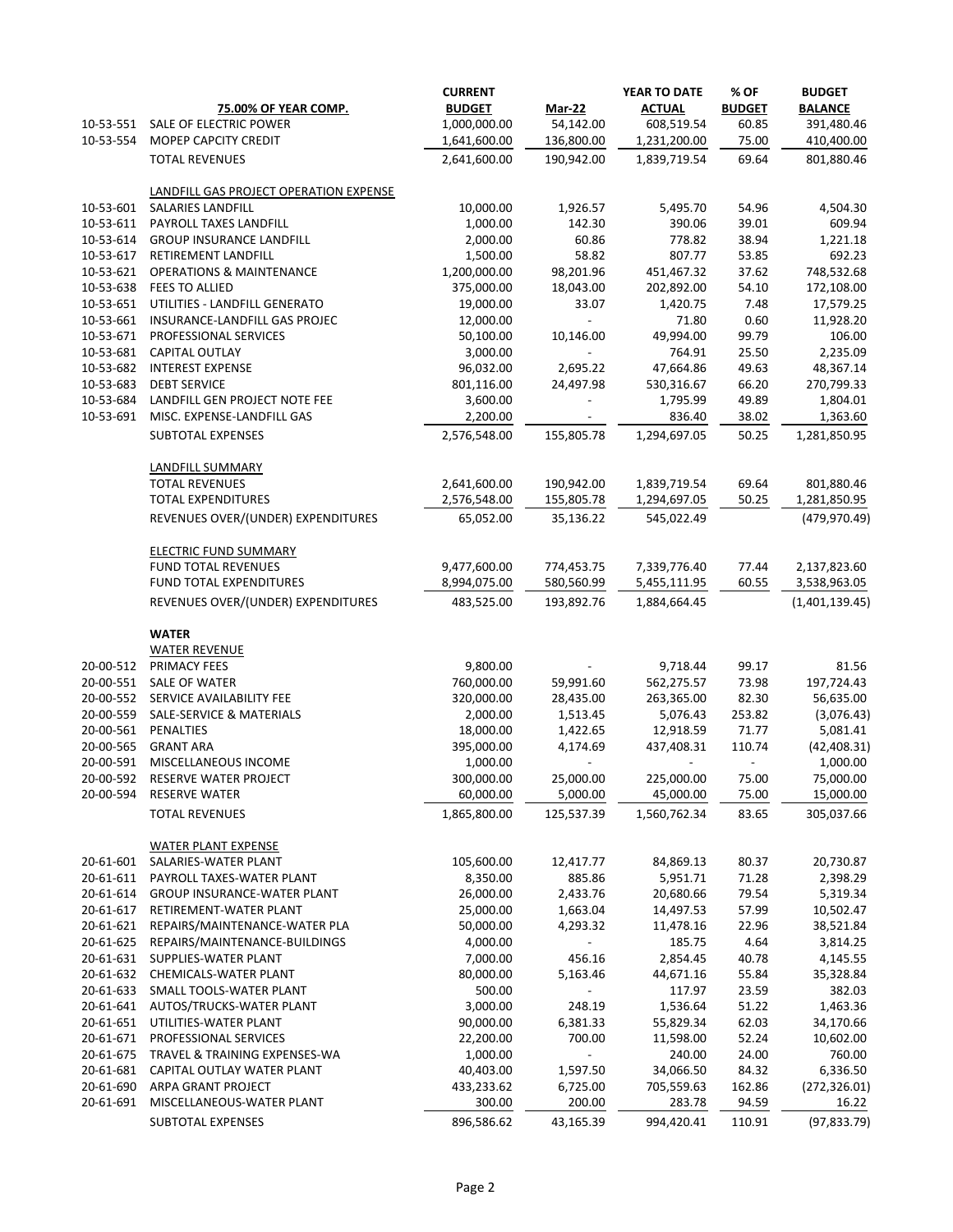|           |                                                   | <b>CURRENT</b>          |                          | YEAR TO DATE            | % OF           | <b>BUDGET</b>           |
|-----------|---------------------------------------------------|-------------------------|--------------------------|-------------------------|----------------|-------------------------|
|           | <b>75.00% OF YEAR COMP.</b>                       | <b>BUDGET</b>           | <b>Mar-22</b>            | <b>ACTUAL</b>           | <b>BUDGET</b>  | <b>BALANCE</b>          |
|           | WATER DISTRIBUTION EXPENSE                        |                         |                          |                         |                |                         |
| 20-62-601 | SALARIES-DISTRIBUTION                             | 98,200.00               | 10,805.23                | 67,148.66               | 68.38          | 31,051.34               |
| 20-62-611 | PAYROLL TAXES-DISTRIBUTION                        | 8,600.00                | 802.28                   | 4,952.82                | 57.59          | 3,647.18                |
| 20-62-614 | <b>GROUP INSURANCE-DISTRIBUTION</b>               | 29,500.00               | 2,035.15                 | 17,121.09               | 58.04          | 12,378.91               |
| 20-62-617 | RETIREMENT-DISTRIBUTION                           | 22,300.00               | 1,153.96                 | 10,425.88               | 46.75          | 11,874.12               |
| 20-62-620 | REPAIRS/MAINTENANCE HYDRANTS                      | 11,000.00               | $\blacksquare$           | 481.85                  | 4.38           | 10,518.15               |
| 20-62-621 | REPAIRS/MAINTENANCE-MAINS                         | 15,000.00               | 433.18                   | 16,558.42               | 110.39         | (1,558.42)              |
| 20-62-622 | REPAIRS/MAINTENANCE-SERVICES                      | 8,000.00                | 0.23                     | 5,180.49                | 64.76          | 2,819.51                |
| 20-62-623 | REPAIRS/MAINTENANCE-OTHER                         | 5,000.00                | 35.98                    | 1,407.67                | 28.15          | 3,592.33                |
| 20-62-624 | REPAIRS-METERS                                    | 8,000.00                | 90.06                    | 5,302.04                | 66.28          | 2,697.96                |
| 20-62-625 | REPAIRS/MAINTENANCE-BUILDINGS                     | 1,500.00                | 440.00                   | 1,309.71                | 87.31          | 190.29                  |
| 20-62-626 | WATER LINE REPLACEMENT                            | 150,000.00              | $\overline{\phantom{a}}$ | 9,417.80                | 6.28           | 140,582.20              |
| 20-62-627 | REPAIRS/MAINT - LEAKS                             | 3,000.00                | $\blacksquare$           |                         |                | 3,000.00                |
| 20-62-631 | SUPPLIES-DISTRIBUTION                             | 7,000.00                | (13.88)                  | 3,343.52                | 47.76          | 3,656.48                |
| 20-62-633 | SMALL TOOLS-DISTRIBUTION                          | 5,000.00                | 50.87                    | 2,668.73                | 53.37          | 2,331.27                |
| 20-62-641 | AUTOS/TRUCKS-DISTRIBUTION                         | 18,000.00               | 7,004.36                 | 12,903.45               | 71.69          | 5,096.55                |
| 20-62-651 | UTILITIES-DISTRIBUTION                            | 9,500.00                | 1,278.08                 | 8,158.88                | 85.88          | 1,341.12                |
| 20-62-671 | PROFESSIONAL SERVICES                             | 21,433.00               |                          |                         |                | 21,433.00               |
| 20-62-675 | TRAVEL & TRAINING EXPENSES-DI                     | 2,500.00                | 1,506.00                 | 2,093.36                | 83.73          | 406.64                  |
| 20-62-687 | <b>CAPITAL OUTLAY</b>                             | 6,050.00                |                          | 1,507.83                | 24.92          | 4,542.17                |
| 20-62-691 | MISCELLANEOUS-DISTRIBUTION                        | 700.00                  | 77.00                    | 347.47                  | 49.64          | 352.53                  |
|           |                                                   |                         |                          |                         |                |                         |
|           | SUBTOTAL EXPENSES                                 | 430,283.00              | 25,698.50                | 170,329.67              | 39.59          | 259,953.33              |
|           | <b>WATER ADMIN EXPENSE</b>                        |                         |                          |                         |                |                         |
| 20-64-601 | SALARIES-SUPT                                     | 68,100.00               | 7,861.46                 | 52,815.80               | 77.56          | 15,284.20               |
| 20-64-602 | SALARIES-OFFICE                                   | 74,100.00               | 6,929.15                 | 55,626.97               | 75.07          | 18,473.03               |
| 20-64-611 | PAYROLL TAXES                                     | 11,200.00               | 1,082.46                 | 7,884.64                | 70.40          | 3,315.36                |
| 20-64-614 | <b>GROUP INSURANCE</b>                            | 21,000.00               | 1,650.20                 | 16,299.86               | 77.62          | 4,700.14                |
| 20-64-617 | LAGERS-WATER/SEWER OTHER                          | 33,500.00               | 2,298.08                 | 23,440.60               | 69.97          | 10,059.40               |
| 20-64-626 | REPAIRS/MAINTENANCE-OFFICE EQ                     | 7,000.00                | 942.04                   | 4,450.66                | 63.58          | 2,549.34                |
| 20-64-634 | <b>OFFICE SUPPLIES</b>                            | 13,500.00               | 770.68                   | 8,654.37                | 64.11          | 4,845.63                |
| 20-64-651 | <b>UTILITIES</b>                                  | 2,000.00                | 48.74                    | 989.23                  | 49.46          | 1,010.77                |
| 20-64-661 | <b>INSURANCE</b>                                  | 27,000.00               | $\overline{\phantom{a}}$ | 245.46                  | 0.91           | 26,754.54               |
| 20-64-671 | PROFESSIONAL SERVICES                             | 9,033.00                | 5,203.00                 | 13,916.00               | 154.06         | (4,883.00)              |
| 20-64-675 | TRAVEL & TRAINING EXPENSES                        | 3,500.00                | $\overline{\phantom{a}}$ | 305.18                  | 8.72           | 3,194.82                |
| 20-64-681 | <b>CAPITAL OUTLAY</b>                             |                         | 13,346.21                | 13,346.21               |                | (13, 346.21)            |
| 20-64-685 | <b>DEBT SERVICE PAYMENTS</b>                      | 104,000.00              |                          |                         |                | 104,000.00              |
| 20-64-686 | PRIMACY FEES                                      | 9,800.00                |                          | 9,332.52                | 95.23          | 467.48                  |
| 20-64-691 | MISCELLANEOUS EXPENSE                             | 500.00                  |                          | 115.50                  | 23.10          | 384.50                  |
| 20-64-692 | ADVERTISING                                       | 500.00                  |                          |                         |                | 500.00                  |
| 20-64-694 | <b>RESALE</b>                                     | 100.00                  | 0.06                     | 0.13                    | 0.13           | 99.87                   |
| 20-64-695 | <b>BAD DEBTS</b>                                  | 1,000.00                |                          | (79.31)                 | (7.93)         | 1,079.31                |
| 20-64-696 | MEMBERSHIP DUES                                   | 2,500.00                |                          | 1,711.94                | 68.48          | 788.06                  |
| 20-64-697 | TRSF TO RESERVE WATER PROJECT                     | 300,000.00              | 25,000.00                | 225,000.00              | 75.00          | 75,000.00               |
| 20-64-699 | <b>TRANSFER TO RESERVES</b>                       | 60,000.00               | 5,000.00                 | 45,000.00               | 75.00          | 15,000.00               |
|           | <b>SUBTOTAL EXPENSES</b>                          | 748,333.00              | 70,132.08                | 479,055.76              | 64.02          | 269,277.24              |
|           | <b>WATER SUBTOTAL</b>                             |                         |                          |                         |                |                         |
|           | <b>TOTAL REVENUE</b>                              | 1,865,800.00            | 125,537.39               | 1,560,762.34            | 83.65          | 305,037.66              |
|           | <b>TOTAL EXPENSES</b>                             | 2,075,202.62            | 138,995.97               | 1,643,805.84            | 79.21          | 431,396.78              |
|           | REVENUES OVER/(UNDER) EXPENDITURES                | (209, 402.62)           | (13, 458.58)             | (83,043.50)             |                | (126, 359.12)           |
|           |                                                   |                         |                          |                         |                |                         |
| 20-71-552 | <b>SEWER REVENUE</b><br>SEWER USER FEES           |                         |                          |                         | 76.70          |                         |
|           |                                                   | 830,000.00              | 73,853.13                | 636,636.42              |                | 193,363.58              |
| 20-71-553 | WASTE DISPOSAL AT LAGOON<br><b>TOTAL REVENUES</b> | 45,000.00<br>875,000.00 | 100.00<br>73,953.13      | 15,328.17<br>651,964.59 | 34.06<br>74.51 | 29,671.83<br>223,035.41 |
|           |                                                   |                         |                          |                         |                |                         |
| 20-71-601 | <b>SEWER EXPENSE</b><br>SALARIES-SEWER            | 96,200.00               | 7,598.01                 | 46,762.69               | 48.61          | 49,437.31               |
| 20-71-611 | PAYROLL TAXES-SEWER                               | 8,600.00                | 556.75                   | 3,395.05                | 39.48          | 5,204.95                |
| 20-71-614 | <b>GROUP INSURANCE</b>                            | 25,000.00               | 1,436.52                 | 11,279.51               | 45.12          | 13,720.49               |
| 20-71-617 | RETIREMENT-SEWER                                  | 22,300.00               | 657.47                   | 6,058.92                | 27.17          | 16,241.08               |
| 20-71-621 | REPAIRS/MAINTENANCE-LAGOON                        | 36,815.00               | 4,419.64                 | 20,597.16               | 55.95          | 16,217.84               |
|           |                                                   |                         |                          |                         |                |                         |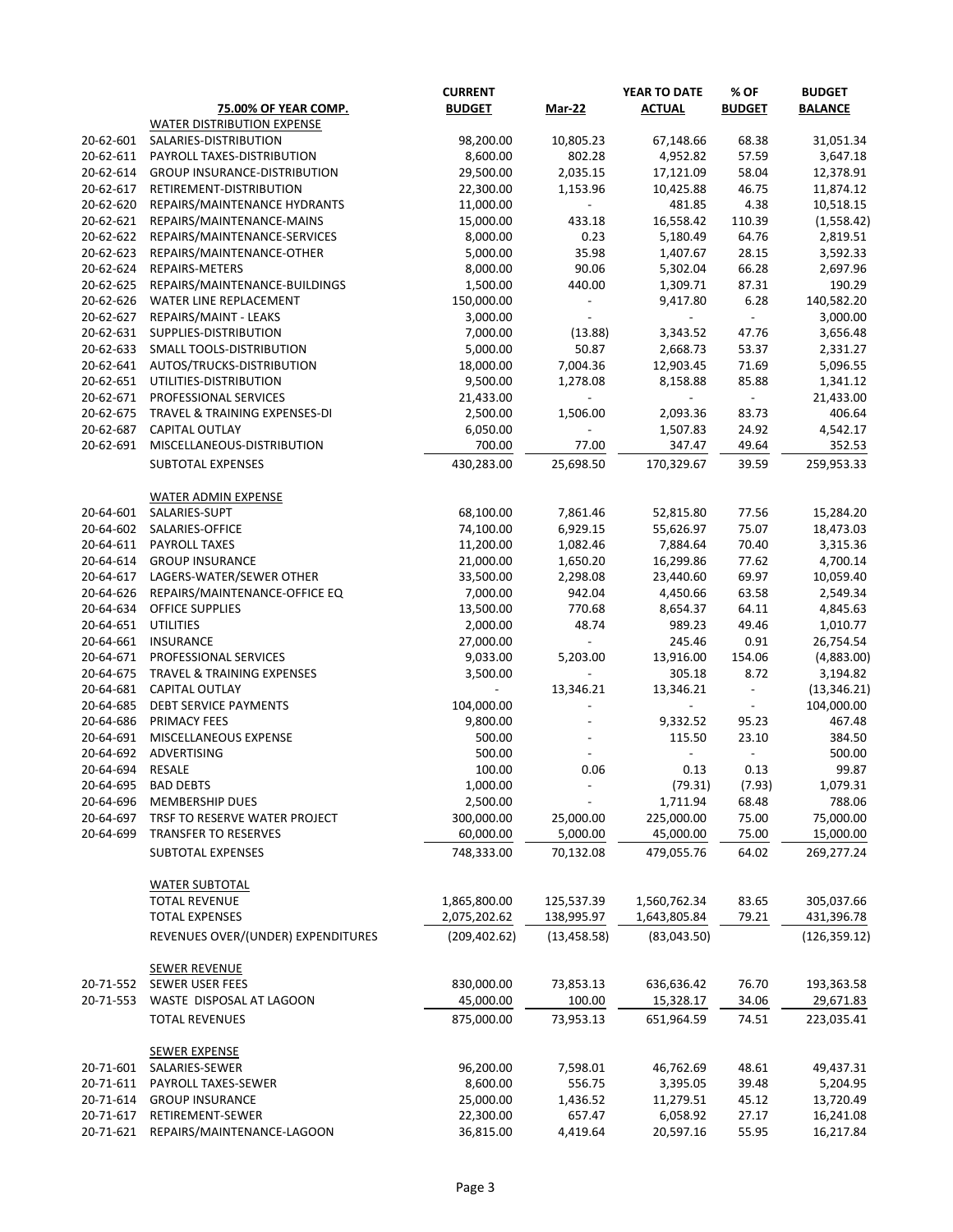|                        |                                                    | <b>CURRENT</b>           |            | YEAR TO DATE             | % OF                     | <b>BUDGET</b>         |
|------------------------|----------------------------------------------------|--------------------------|------------|--------------------------|--------------------------|-----------------------|
|                        | <b>75.00% OF YEAR COMP.</b>                        | <b>BUDGET</b>            | Mar-22     | <b>ACTUAL</b>            | <b>BUDGET</b>            | <b>BALANCE</b>        |
| 20-71-622              | REPAIRS/MAINTENANCE-SEWER                          | 210,000.00               | 5,815.56   | 40,152.50                | 19.12                    | 169,847.50            |
| 20-71-631              | SUPPLIES-SEWER                                     | 11,000.00                | (150.49)   | 2,569.66                 | 23.36                    | 8,430.34              |
| 20-71-632              | ANALYSIS/TESTING                                   | $\overline{\phantom{a}}$ | (85.00)    | 3,004.00                 | $\overline{\phantom{a}}$ | (3,004.00)            |
| 20-71-651              | UTILITIES-SEWER                                    | 55,000.00                | 4,737.70   | 40,884.03                | 74.33                    | 14,115.97             |
| 20-71-680              | PAYMENT TO ELECTRIC                                | 110,004.00               |            | $\overline{\phantom{a}}$ | $\overline{\phantom{a}}$ | 110,004.00            |
| 20-71-681              | <b>CAPITAL OUTLAY</b>                              | 80,100.00                |            | 23,376.81                | 29.18                    | 56,723.19             |
| 20-71-691              | MISCELLANEOUS-SEWER                                | 1,000.00                 |            | 336.21                   | 33.62                    | 663.79                |
|                        | <b>SUBTOTAL EXPENSES</b>                           | 656,019.00               | 24,986.16  | 198,416.54               | 30.25                    | 457,602.46            |
|                        | SEWER SUBTOTAL                                     |                          |            |                          |                          |                       |
|                        | <b>TOTAL REVENUES</b>                              | 875,000.00               | 73,953.13  | 651,964.59               | 74.51                    | 223,035.41            |
|                        | <b>TOTAL EXPENDITURES</b>                          | 656,019.00               | 24,986.16  | 198,416.54               | 30.25                    | 457,602.46            |
|                        | REVENUES OVER/(UNDER) EXPENDITURES                 | 218,981.00               | 48,966.97  | 453,548.05               |                          | (234, 567.05)         |
|                        | <b>WATER FUND SUMMARY</b>                          |                          |            |                          |                          |                       |
|                        | <b>FUND TOTAL REVENUES</b>                         | 2,740,800.00             | 199,490.52 | 2,212,726.93             | 80.73                    | 528,073.07            |
|                        | FUND TOTAL EXPENDITURES                            | 2,731,221.62             | 163,982.13 | 1,842,222.38             | 67.45                    | 888,999.24            |
|                        | REVENUES OVER/(UNDER) EXPENDITURES                 | 9,578.38                 | 35,508.39  | 370,504.55               |                          | (360, 926.17)         |
|                        | <b>SANITATION</b>                                  |                          |            |                          |                          |                       |
|                        | <b>SANITATION REVENUE</b>                          |                          |            |                          |                          |                       |
| 25-41-531              | <b>USER FEES - SANITATION</b>                      | 540,000.00               | 45,502.31  | 412,319.49               | 76.36                    | 127,680.51            |
| 25-41-561              | PENALTIES-SANITATION                               | 5,200.00                 | 388.79     | 3,939.12                 | 75.75                    | 1,260.88              |
| 25-41-592              | <b>RESERVE</b>                                     | 100,000.00               | 8,335.00   | 75,015.00                | 75.02                    | 24,985.00             |
| 25-41-599              | TRANSFERS IN-SANITATION CAPIT                      | 35,000.00                | $\sim$     |                          | $\sim$                   | 35,000.00             |
|                        | <b>TOTAL REVENUES</b>                              | 680,200.00               | 54,226.10  | 491,273.61               | 72.22                    | 188,926.39            |
|                        | <b>SANITATION EXPENSES</b>                         |                          |            |                          |                          |                       |
| 25-41-601              | SALARIES-SANITATION                                | 172,100.00               | 18,091.02  | 123,928.44               | 72.01                    | 48,171.56             |
| 25-41-611              | PAYROLL TAXES-SANITATION                           | 12,150.00                | 1,319.19   | 8,912.22                 | 73.35                    | 3,237.78              |
| 25-41-614<br>25-41-617 | <b>GROUP INSURANCE-SANITATION</b>                  | 42,000.00                | 3,484.09   | 30,276.65                | 72.09                    | 11,723.35             |
| 25-41-621              | RETIREMENT-SANITATION                              | 33,500.00<br>9,000.00    | 1,742.52   | 20,878.36<br>1.77        | 62.32<br>0.02            | 12,621.64<br>8,998.23 |
| 25-41-622              | REPAIRS/MAINT-SANITATION<br>REPAIR/MAINT-DUMPSTERS | 20,000.00                |            |                          |                          | 20,000.00             |
|                        | 25-41-626 TRSF RESERVE                             | 100,000.00               | 8,335.00   | 75,015.00                | 75.02                    | 24,985.00             |
| 25-41-631              | SUPPLIES-SANITATION                                | 600.00                   |            | 525.01                   | 87.50                    | 74.99                 |
| 25-41-641              | AUTO/TRUCK-SANITATION                              | 33,000.00                | 2,844.74   | 23,808.83                | 72.15                    | 9,191.17              |
| 25-41-651              | UTILITIES-SANITATION                               | 3,250.00                 | 438.87     | 2,492.74                 | 76.70                    | 757.26                |
| 25-41-661              | INSURANCE-SANITATION                               | 17,000.00                |            | 100.52                   | 0.59                     | 16,899.48             |
| 25-41-671              | PROFESSIONAL SERVICES-SANITAT                      | 400.00                   |            | 349.00                   | 87.25                    | 51.00                 |
| 25-41-681              | CAPITAL OUTLAY-SANITATION                          | 145,000.00               |            |                          |                          | 145,000.00            |
| 25-41-691              | MISC EXPENSE-SANITATION                            | 3,000.00                 | (1,800.00) | 84.95                    | 2.83                     | 2,915.05              |
| 25-41-694              | <b>GATE FEES-SANITATION</b>                        | 85,000.00                | 8,023.26   | 69,278.48                | 81.50                    | 15,721.52             |
| 25-41-695              | <b>BAD DEBTS-SANITATION</b>                        | 1,000.00                 |            | (20.00)                  | (2.00)                   | 1,020.00              |
| 25-41-696              | <b>TESTING</b>                                     | 2,000.00                 | 1,144.00   | 1,503.00                 | 75.15                    | 497.00                |
| 25-41-697              | PERMIT FEE                                         | 2,800.00                 | 1,800.00   | 1,800.00                 | 64.29                    | 1,000.00              |
|                        | SUBTOTAL EXPENSES                                  | 681,800.00               | 45,422.69  | 358,934.97               | 52.65                    | 322,865.03            |
|                        | <b>SANITATION FUND SUMMARY</b>                     |                          |            |                          |                          |                       |
|                        | <b>FUND TOTAL REVENUES</b>                         | 680,200.00               | 54,226.10  | 491,273.61               | 72.22                    | 188,926.39            |
|                        | FUND TOTAL EXPENDITURES                            | 681,800.00               | 45,422.69  | 358,934.97               | 52.65                    | 322,865.03            |
|                        | REVENUES OVER/(UNDER) EXPENDITURES                 | (1,600.00)               | 8,803.41   | 132,338.64               |                          | (133, 938.64)         |
|                        | <b>GENERAL</b>                                     |                          |            |                          |                          |                       |
|                        | <b>GENERAL REVENUE</b>                             |                          |            |                          |                          |                       |
| 30-11-501              | PROPERTY TAXES-GENERAL CITY                        | 170,000.00               | 4,428.04   | 187,579.89               | 110.34                   | (17, 579.89)          |
| 30-11-506              | UTILITIES GROSS RECEIPTS TAXE                      | 135,000.00               | 1,107.74   | 103,861.66               | 76.93                    | 31,138.34             |
| 30-11-508              | ROYALTY GATE FEES-LANDFILL                         | 465,000.00               |            | 385,834.23               | 82.98                    | 79,165.77             |
| 30-11-509              | ELECTRIC SERVICE FRANCHISE FE                      | 465,000.00               | 38,252.00  | 375,802.00               | 80.82                    | 89,198.00             |
| 30-11-511              | SALES TAX-GENERAL CITY                             | 750,000.00               | 64,997.60  | 609,727.74               | 81.30                    | 140,272.26            |
| 30-11-521              | OCCUPATIONAL LICENSES-GENERAL                      | 200.00                   |            |                          |                          | 200.00                |
| 30-11-525              | MERCH/SERVICE SALES-GENERAL C                      | 100.00                   |            |                          |                          | 100.00                |
| 30-11-591              | MISCELLANEOUS INCOME-GENERAL                       | 8,000.00                 |            | 9,777.58                 | 122.22                   | (1,777.58)            |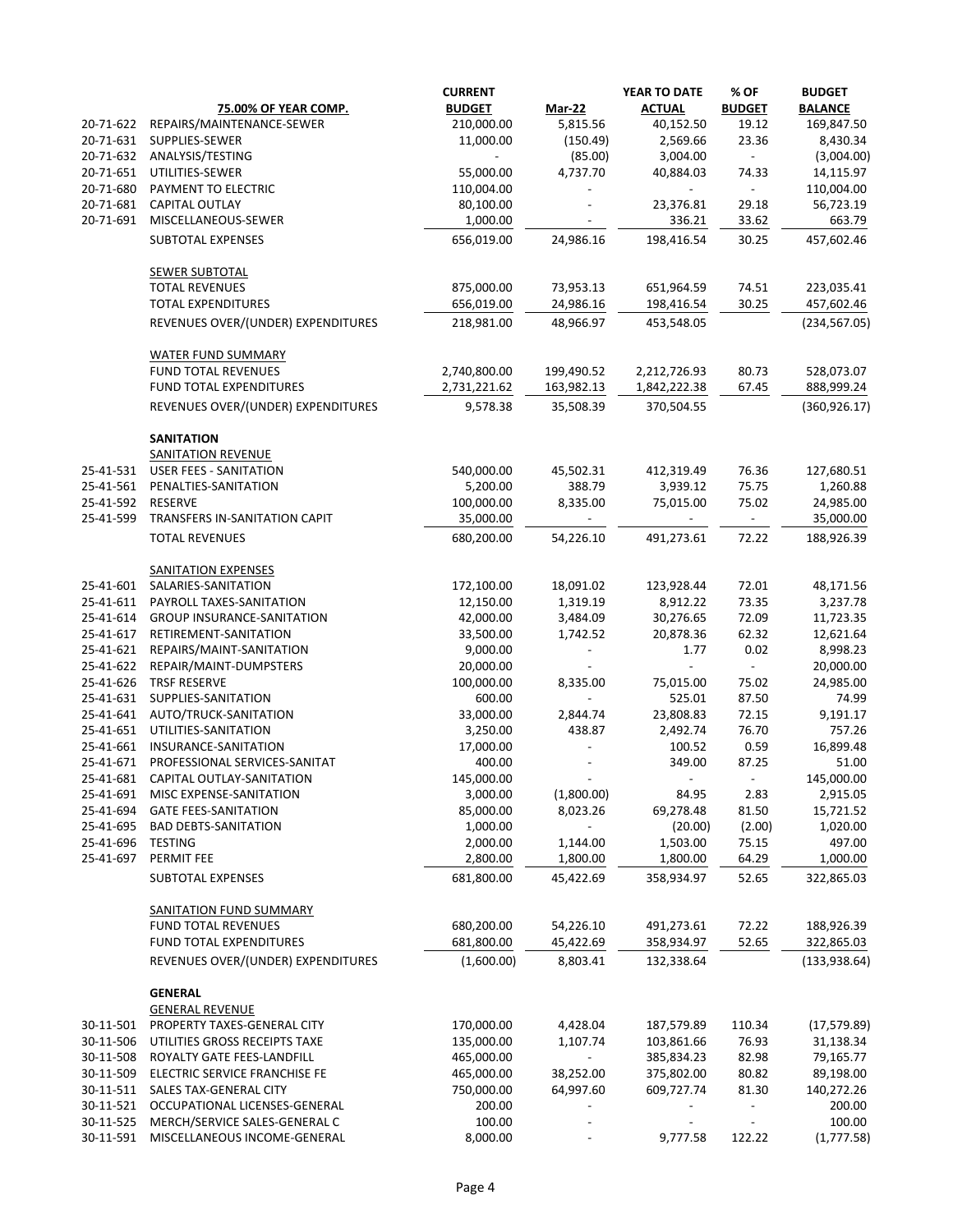|           |                                      | <b>CURRENT</b> |                          | YEAR TO DATE  | % OF                     | <b>BUDGET</b>  |
|-----------|--------------------------------------|----------------|--------------------------|---------------|--------------------------|----------------|
|           | <b>75.00% OF YEAR COMP.</b>          | <b>BUDGET</b>  | <b>Mar-22</b>            | <b>ACTUAL</b> | <b>BUDGET</b>            | <b>BALANCE</b> |
| 30-11-592 | RENTAL INCOME-GENERAL CITY           | 9,600.00       | 500.00                   | 6,000.00      | 62.50                    | 3,600.00       |
|           | <b>TOTAL REVENUES</b>                | 2,002,900.00   | 109,285.38               | 1,678,583.10  | 83.81                    | 324,316.90     |
|           | <b>GENERAL EXPENSE</b>               |                |                          |               |                          |                |
| 30-11-601 | SALARY-SUPERINTENDENT                | 68,000.00      | 7,861.46                 | 52,815.80     | 77.67                    | 15,184.20      |
| 30-11-602 | SALARIES-CITY OFFICIALS              | 25,000.00      | $\sim$                   |               | $\sim$                   | 25,000.00      |
| 30-11-603 | SALARIES-OFFICE JANITOR              | 3,600.00       | 600.00                   | 3,000.00      | 83.33                    | 600.00         |
| 30-11-611 | PAYROLL TAXES-GENERAL CITY           | 15,100.00      | 593.33                   | 5,191.27      | 34.38                    | 9,908.73       |
| 30-11-614 | GROUP INSURANCE-GENERAL CITY         | 2,500.00       | 453.46                   | 4,001.03      | 160.04                   | (1,501.03)     |
| 30-11-617 | RETIREMENT-GENERAL CITY              | 15,750.00      | 1,205.42                 | 12,138.47     | 77.07                    | 3,611.53       |
| 30-11-621 | REPAIRS/MAINTENANCE-GENERAL C        | 15,000.00      |                          | 14,805.04     | 98.70                    | 194.96         |
| 30-11-622 | MAINTENANCE DEPT-GENERAL             | 5,000.00       |                          |               | $\overline{\phantom{a}}$ | 5,000.00       |
| 30-11-627 | DEMOLITION OF BUILDINGS              | 31,000.00      | 19,790.34                | 28,990.34     | 93.52                    | 2,009.66       |
| 30-11-631 | SUPPLIES-GENERAL CITY                | 2,000.00       | 159.52                   | 1,356.08      | 67.80                    | 643.92         |
| 30-11-634 | OFFICE SUPPLIES-GENERAL CITY         | 5,000.00       | 112.69                   | 2,002.01      | 40.04                    | 2,997.99       |
| 30-11-651 | UTILITIES-GENERAL CITY               | 20,000.00      | 2,412.40                 | 19,204.81     | 96.02                    | 795.19         |
| 30-11-661 | INSURANCE-GENERAL CITY               | 40,000.00      |                          | 279.76        | 0.70                     | 39,720.24      |
| 30-11-671 | PROFESSIONAL SERVICES-GENERAL        | 23,000.00      |                          | 5,571.50      | 24.22                    | 17,428.50      |
| 30-11-672 | ECONOMIC DEVELOPMENT DIRECTOR        | 35,000.00      |                          | 26,250.00     | 75.00                    | 8,750.00       |
| 30-11-675 | TRAINING & TRAVEL-GENERAL CIT        | 2,000.00       | 10.00                    | 1,069.30      | 53.47                    | 930.70         |
| 30-11-681 | CAPITAL OUTLAY-GENERAL CITY          | 20,000.00      | $\overline{\phantom{a}}$ |               |                          | 20,000.00      |
| 30-11-689 | OFFSET TO EXPENSE NCH                |                | $\overline{\phantom{a}}$ | (1,924.43)    | $\blacksquare$           | 1,924.43       |
| 30-11-690 | <b>RENTAL HOUSES</b>                 | 2,000.00       | 354.81                   | 428.46        | 21.42                    | 1,571.54       |
| 30-11-691 | MISCELLANEOUS EXPENSE-GENERAL        | 12,000.00      | 23.96                    | 10,689.04     | 89.08                    | 1,310.96       |
| 30-11-692 | ADVERTISING EXPENSE                  | 1,500.00       | 54.40                    | 1,960.00      | 130.67                   | (460.00)       |
| 30-11-693 | MISCELLANEOUS EXPENSE-ELECTIO        | 6,700.00       | 8.36                     | 3,793.41      | 56.62                    | 2,906.59       |
| 30-11-696 | MEMBERSHIP DUES                      | 5,000.00       | 500.00                   | 2,986.82      | 59.74                    | 2,013.18       |
| 30-11-697 | <b>FAIR EXPENSES</b>                 | 13,500.00      | $\overline{\phantom{a}}$ | 8,199.58      | 60.74                    | 5,300.42       |
| 30-11-698 | <b>CHRISTMAS DECORATION EXPENSES</b> | 2,000.00       | $\overline{\phantom{a}}$ | 756.09        | 37.80                    | 1,243.91       |
|           | SUBTOTAL EXPENSES                    | 370,650.00     | 34,140.15                | 203,564.38    | 54.92                    | 167,085.62     |
|           | <b>GENERAL SUBTOTAL</b>              |                |                          |               |                          |                |
|           | <b>TOTAL REVENUE</b>                 | 2,002,900.00   | 109,285.38               | 1,678,583.10  | 83.81                    | 324,316.90     |
|           | <b>TOTAL EXPENSE</b>                 | 370,650.00     | 34,140.15                | 203,564.38    | 54.92                    | 167,085.62     |
|           | REVENUES OVER/(UNDER) EXPENDITURES   | 1,632,250.00   | 75,145.23                | 1,475,018.72  |                          | 157,231.28     |
|           | POLICE REVENUE                       |                |                          |               |                          |                |
| 30-12-501 | PROPERTY TAXES-POLICE                | 87,000.00      | 2,214.01                 | 91,823.71     | 105.54                   | (4,823.71)     |
| 30-12-521 | AUTO LICENSES-POLICE                 | 9,800.00       | 548.87                   | 9,335.87      | 95.26                    | 464.13         |
| 30-12-522 | DOG LICENSES-POLICE                  | 750.00         | 4.00                     | 396.00        | 52.80                    | 354.00         |
| 30-12-523 | LIQUOR & POOL HALL LICENSES-P        | 4,000.00       |                          | 1,012.50      | 25.31                    | 2,987.50       |
| 30-12-529 | FINES/PENALTIES-POLICE               | 70,000.00      | 2,836.40                 | 15,269.43     | 21.81                    | 54,730.57      |
| 30-12-530 | ANIMAL CONTROL FEES-POLICE           | 1,600.00       | 90.00                    | 1,647.00      | 102.94                   | (47.00)        |
| 30-12-591 | MISCELLANEOUS INCOME-POLICE          | 1,000.00       | 34.00                    | 3,712.50      | 371.25                   | (2,712.50)     |
| 30-12-592 | DARE PROGRAM INCOME-POLICE           | 1,500.00       | $\overline{\phantom{a}}$ | 166.33        | 11.09                    | 1,333.67       |
| 30-12-595 | PEACE OFFICERS TRAINING FUND         | 1,700.00       | 56.00                    | 276.00        | 16.24                    | 1,424.00       |
| 30-12-598 | <b>SWAC INCOME</b>                   | 12,000.00      |                          | 10,175.00     | 84.79                    | 1,825.00       |
|           | <b>TOTAL REVENUES</b>                | 189,350.00     | 5,783.28                 | 133,814.34    | 70.67                    | 55,535.66      |
|           | POLICE EXPENSE                       |                |                          |               |                          |                |
| 30-12-601 | SALARIES-POLICE                      | 663,500.00     | 66,121.67                | 509,684.33    | 76.82                    | 153,815.67     |
| 30-12-602 | SALARIES-POLICE OT                   | 29,000.00      | (560.21)                 | 8,310.03      | 28.66                    | 20,689.97      |
| 30-12-611 | PAYROLL TAXES-POLICE                 | 53,700.00      | 4,770.12                 | 38,229.26     | 71.19                    | 15,470.74      |
| 30-12-614 | <b>GROUP INSURANCE-POLICE</b>        | 144,000.00     | 9,367.96                 | 98,788.04     | 68.60                    | 45,211.96      |
| 30-12-617 | RETIREMENT-POLICE                    | 92,400.00      | 8,095.55                 | 59,121.75     | 63.98                    | 33,278.25      |
| 30-12-618 | RETIREMENT-POLICE OTHER              | 14,000.00      | 1,183.94                 | 11,157.62     | 79.70                    | 2,842.38       |
| 30-12-621 | REPAIRS/MAINTENANCE-POLICE           | 6,000.00       | 156.47                   | 1,980.16      | 33.00                    | 4,019.84       |
| 30-12-631 | SUPPLIES-POLICE                      | 10,000.00      | 273.85                   | 2,767.25      | 27.67                    | 7,232.75       |
| 30-12-632 | ANIMAL SHELTER EXPENSES              | 3,000.00       | 744.99                   | 1,487.07      | 49.57                    | 1,512.93       |
| 30-12-633 | <b>UNIFORM EXPENSE</b>               | 12,000.00      | 584.94                   | 6,187.70      | 51.56                    | 5,812.30       |
| 30-12-634 | OFFICE SUPPLIES-POLICE               | 7,000.00       | 9.99                     | 406.31        | 5.80                     | 6,593.69       |
| 30-12-641 | <b>AUTO/TRUCK EXPENSE-POLICE</b>     | 36,000.00      | 4,391.11                 | 30,000.22     | 83.33                    | 5,999.78       |
| 30-12-651 | UTILITIES-POLICE                     | 42,000.00      | 2,958.88                 | 26,817.11     | 63.85                    | 15,182.89      |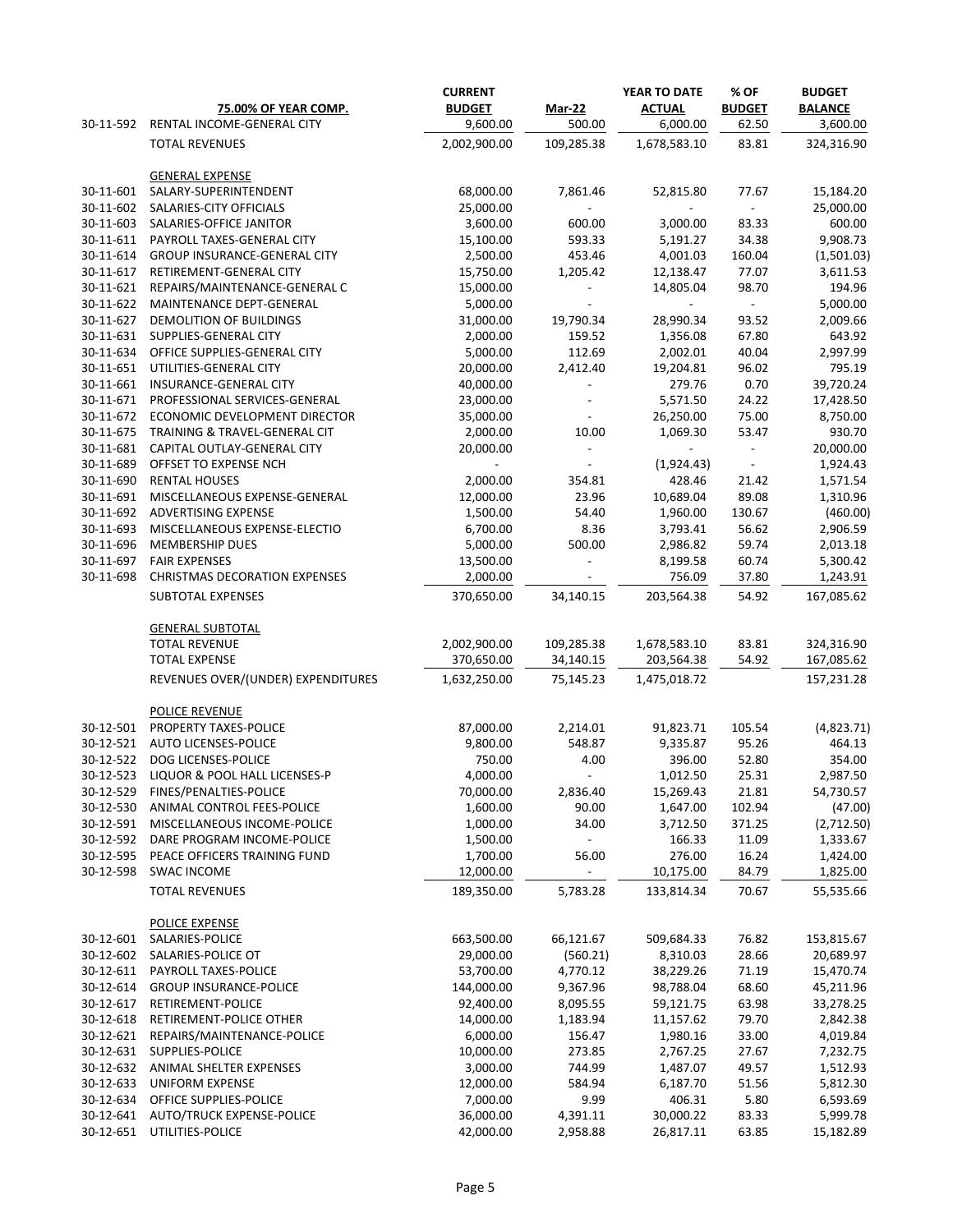|           |                                              | <b>CURRENT</b>   |                | YEAR TO DATE   | % OF                     | <b>BUDGET</b>  |
|-----------|----------------------------------------------|------------------|----------------|----------------|--------------------------|----------------|
|           | <b>75.00% OF YEAR COMP.</b>                  | <b>BUDGET</b>    | <b>Mar-22</b>  | <b>ACTUAL</b>  | <b>BUDGET</b>            | <b>BALANCE</b> |
| 30-12-661 | <b>INSURANCE-POLICE</b>                      | 29,000.00        |                | 172.32         | 0.59                     | 28,827.68      |
| 30-12-665 | MEMBERSHIP DUES                              | 1,500.00         | 500.00         | 895.00         | 59.67                    | 605.00         |
| 30-12-671 | PROFESSIONAL SERVICES-POLICE                 | 37,486.00        | 7,804.50       | 30,656.14      | 81.78                    | 6,829.86       |
| 30-12-672 | DISPATCHER SERVICES-POLICE                   | 60,000.00        | 10,000.00      | 45,000.00      | 75.00                    | 15,000.00      |
| 30-12-673 | PRISONER CARE                                | 10,000.00        | 665.00         | 1,127.00       | 11.27                    | 8,873.00       |
| 30-12-675 | <b>TRAINING &amp; TRAVEL-POLICE</b>          | 20,000.00        | 665.70         | 17,083.15      | 85.42                    | 2,916.85       |
|           |                                              |                  |                |                |                          |                |
| 30-12-680 | NUISANCE ABATEMENT EXPENSE                   |                  | 44.28          | 110.70         |                          | (110.70)       |
| 30-12-681 | CAPITAL OUTLAY-POLICE                        | 10,000.00        | $\blacksquare$ | $\blacksquare$ |                          | 10,000.00      |
| 30-12-691 | MISCELLANEOUS-POLICE                         | 5,000.00         | 275.00         | 3,275.93       | 65.52                    | 1,724.07       |
| 30-12-692 | DARE-POLICE                                  | 1,500.00         | 953.49         | 1,012.35       | 67.49                    | 487.65         |
| 30-12-696 | JANITORIAL EXPENSE                           | 3,600.00         | 600.00         | 3,000.00       | 83.33                    | 600.00         |
| 30-12-698 | <b>SWAC EXPENSES</b>                         | 12,000.00        |                | 13,181.39      | 109.84                   | (1, 181.39)    |
|           | SUBTOTAL EXPENSES                            | 1,302,686.00     | 119,607.23     | 910,450.83     | 69.89                    | 392,235.17     |
|           | <b>POLICE SUBTOTAL</b>                       |                  |                |                |                          |                |
|           | <b>TOTAL REVENUE</b>                         | 189,350.00       | 5,783.28       | 133,814.34     | 70.67                    | 55,535.66      |
|           | <b>TOTAL EXPENSE</b>                         | 1,302,686.00     | 119,607.23     | 910,450.83     | 69.89                    | 392,235.17     |
|           | REVENUE OVER/(UNDER) EXPENDTIRUES            | (1, 113, 336.00) | (113, 823.95)  | (776, 636.49)  |                          | (336, 699.51)  |
|           |                                              |                  |                |                |                          |                |
| 30-13-525 | <b>FIRE REVENUE</b><br>MERCH/SERV SALES-FIRE | 12,000.00        | 5,690.00       | 11,265.00      | 93.88                    | 735.00         |
| 30-13-533 | MEMBERHIP FEES FOR FIRE DISTR                | 30,000.00        | 180.00         | 27,985.00      | 93.28                    | 2,015.00       |
| 30-13-591 | MISCELLANEOUS INCOME-FIRE                    |                  |                | 5.00           | $\blacksquare$           | (5.00)         |
|           |                                              |                  |                |                |                          |                |
| 30-13-592 | PROJECT INCOME-FIRE                          | 1,000.00         |                | 530.00         | 53.00                    | 470.00         |
| 30-13-593 | <b>TOYS FOR TOTS</b>                         |                  |                | (19.13)        | $\overline{\phantom{a}}$ | 19.13          |
|           | <b>TOTAL REVENUES</b>                        | 43,000.00        | 5,870.00       | 39,765.87      | 92.48                    | 3,234.13       |
|           | <b>FIRE EXPENSE</b>                          |                  |                |                |                          |                |
| 30-13-601 | SALARIES-FIRE                                | 188,800.00       | 15,650.87      | 108,752.69     | 57.60                    | 80,047.31      |
| 30-13-611 | PAYROLL TAXES-FIRE                           | 13,100.00        | 1,146.32       | 7,875.42       | 60.12                    | 5,224.58       |
| 30-13-614 | <b>GROUP INSURANCE-FIRE</b>                  | 25,000.00        | 1,892.47       | 16,959.18      | 67.84                    | 8,040.82       |
| 30-13-617 | RETIREMENT-FIRE                              | 12,800.00        | 1,277.77       | 12,272.47      | 95.88                    | 527.53         |
| 30-13-621 | REPAIRS/MAINTENANCE-FIRE                     | 5,000.00         | 60.16          | 1,648.97       | 32.98                    | 3,351.03       |
| 30-13-631 | SUPPLIES-FIRE                                | 12,000.00        | 469.27         | 8,538.65       | 71.16                    | 3,461.35       |
|           | 30-13-641 AUTO/TRUCK-FIRE                    | 10,000.00        | 3,086.84       | 9,680.99       | 96.81                    | 319.01         |
|           | 30-13-651 UTILITIES-FIRE                     | 13,000.00        | 1,452.16       | 9,345.81       | 71.89                    | 3,654.19       |
| 30-13-661 | INSURANCE-FIRE                               | 21,000.00        |                | 114.88         | 0.55                     | 20,885.12      |
| 30-13-671 | PROFESSIONAL SERVICES-FIRE                   | 1,090.00         |                | 427.00         | 39.17                    | 663.00         |
|           |                                              |                  |                |                |                          |                |
| 30-13-675 | <b>TRAINING &amp; TRAVEL-FIRE</b>            | 5,400.00         |                | 61.44          | 1.14                     | 5,338.56       |
| 30-13-691 | MISCELLANEOUS-FIRE                           | 2,000.00         | 15.00          | 289.82         | 14.49                    | 1,710.18       |
| 30-13-692 | FIRE HDYRANTS-FIRE                           | 3,000.00         |                | $\sim$         | $\sim$                   | 3,000.00       |
| 30-13-693 | <b>FIRE PREVENTION</b>                       | 1,600.00         |                | 248.72         | 15.55                    | 1,351.28       |
| 30-13-694 | <b>MEMBERSHIP DUES</b>                       | 1,000.00         |                | 610.00         | 61.00                    | 390.00         |
| 30-13-696 | <b>MEETING EXPENSE</b>                       | 500.00           |                | 438.48         | 87.70                    | 61.52          |
| 30-13-697 | PROJECT EXPENSE                              | 500.00           |                |                | $\blacksquare$           | 500.00         |
|           | SUBTOTAL EXPENSES                            | 315,790.00       | 25,050.86      | 177,264.52     | 56.13                    | 138,525.48     |
|           | <b>FIRE SUBTOTAL</b>                         |                  |                |                |                          |                |
|           | <b>TOTAL REVENUE</b>                         | 43,000.00        | 5,870.00       | 39,765.87      | 92.48                    | 3,234.13       |
|           | <b>TOTAL EXPENSE</b>                         | 315,790.00       | 25,050.86      | 177,264.52     | 56.13                    | 138,525.48     |
|           | REVENUE OVER/(UNDER) EXPENDTIRUES            | (272, 790.00)    | (19, 180.86)   | (137, 498.65)  | 36.35                    | (135, 291.35)  |
|           | <b>BUILDING INSPECTOR REVENUE</b>            |                  |                |                |                          |                |
| 30-15-521 | CONTRACTOR LICENSES-BLDG INSP                | 8,800.00         | 270.00         | 6,120.00       | 69.55                    | 2,680.00       |
| 30-15-522 | <b>BUILDING PERMITS-BLDG INSPECT</b>         | 5,000.00         | 130.00         | 1,262.66       | 25.25                    | 3,737.34       |
|           |                                              |                  |                |                |                          |                |
|           | <b>TOTAL REVENUES</b>                        | 13,800.00        | 400.00         | 7,382.66       | 53.50                    | 6,417.34       |
|           | <b>BUILDING INSPECTOR EXPENSE</b>            |                  |                |                |                          |                |
| 30-15-601 | SALARIES-BLDG INSPECTOR                      | 43,200.00        | 4,960.80       | 32,828.29      | 75.99                    | 10,371.71      |
| 30-15-611 | PAYROLL TAXES-BLDG INSPECTOR                 | 3,350.00         | 379.50         | 2,511.38       | 74.97                    | 838.62         |
| 30-15-614 | GROUP INSURANCE-BLDG INSPECTO                | 7,300.00         | 598.24         | 5,384.16       | 73.76                    | 1,915.84       |
| 30-15-617 | RETIREMENT-BLDG INSPECTOR                    | 9,950.00         | 760.66         | 7,111.29       | 71.47                    | 2,838.71       |
| 30-15-633 | <b>SMALL TOOLS</b>                           | 700.00           |                | 4.99           | 0.71                     | 695.01         |
|           |                                              |                  |                |                |                          |                |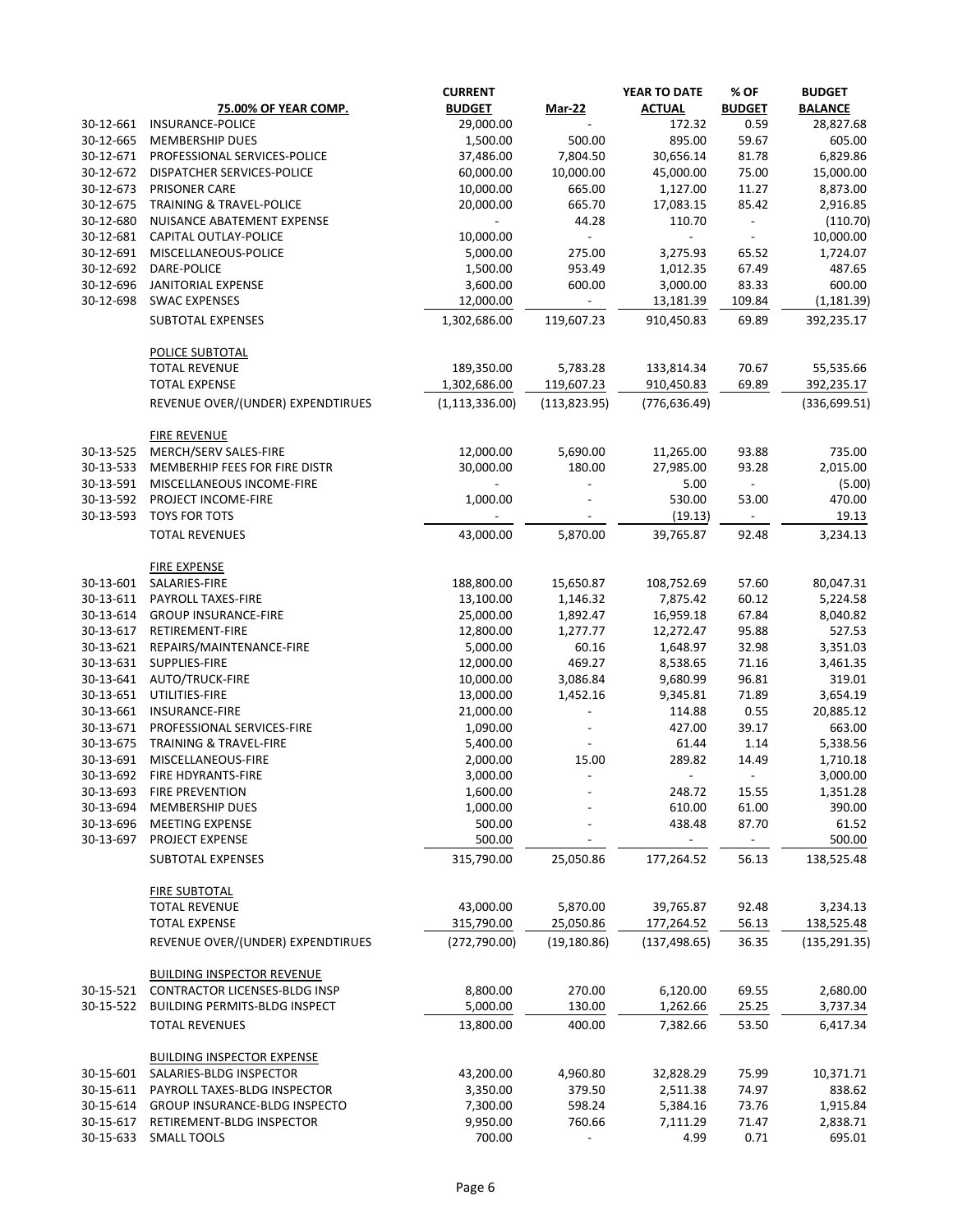|           |                                     | <b>CURRENT</b>           |                          | YEAR TO DATE  | % OF                     | <b>BUDGET</b>  |
|-----------|-------------------------------------|--------------------------|--------------------------|---------------|--------------------------|----------------|
|           | <b>75.00% OF YEAR COMP.</b>         | <b>BUDGET</b>            | <b>Mar-22</b>            | <b>ACTUAL</b> | <b>BUDGET</b>            | <b>BALANCE</b> |
| 30-15-634 | <b>OFFICE SUPPLIES</b>              | 1,000.00                 |                          | 335.32        | 33.53                    | 664.68         |
| 30-15-641 | AUTO/TRUCK-BLDG INSPECTOR           | 500.00                   | 87.53                    | 433.20        | 86.64                    | 66.80          |
| 30-15-675 | TRAINING & TRAVEL-BLDG INSPEC       | 1,700.00                 | 200.00                   | 783.94        | 46.11                    | 916.06         |
|           | SUBTOTAL EXPENSES                   | 67,700.00                | 6,986.73                 | 49,392.57     | 72.96                    | 18,307.43      |
|           | <b>BUILDING INSPECTOR SUBTOTAL</b>  |                          |                          |               |                          |                |
|           | <b>TOTAL REVENUE</b>                | 13,800.00                | 400.00                   | 7,382.66      | 53.50                    | 6,417.34       |
|           | <b>TOTAL EXPENSES</b>               | 67,700.00                | 6,986.73                 | 49,392.57     | 72.96                    | 18,307.43      |
|           | REVENUES OVER/(UNDER) EXPENDITURES  | (53,900.00)              | (6,586.73)               | (42,009.91)   |                          | (11,890.09)    |
|           | <b>AIRPORT REVENUE</b>              |                          |                          |               |                          |                |
| 30-21-531 | <b>HANGAR RENT-AIRPORT</b>          | 7,650.00                 |                          | 9,600.00      | 125.49                   | (1,950.00)     |
| 30-21-533 | <b>AIRPORT ACCESS</b>               | 3,000.00                 |                          | 600.00        | 20.00                    | 2,400.00       |
| 30-21-580 | <b>COVID CARES ACT</b>              | 30,000.00                |                          |               |                          | 30,000.00      |
| 30-21-583 | <b>CAPITAL GRANTS - FEDERAL</b>     | 516,600.00               |                          | 552,962.00    | 107.04                   | (36, 362.00)   |
| 30-21-591 | MISCELLANEOUS INCOME-AIRPORT        | 9,975.00                 |                          | 9,894.00      | 99.19                    | 81.00          |
|           | <b>TOTAL REVENUES</b>               | 567,225.00               |                          | 573,056.00    | 101.03                   | (5,831.00)     |
|           | <b>AIRPORT EXPENSE</b>              |                          |                          |               |                          |                |
| 30-21-601 | SALARIES-AIRPORT                    | 4,000.00                 | 95.70                    | 1,923.65      | 48.09                    | 2,076.35       |
| 30-21-611 | PAYROLL TAXES-AIRPORT               | 306.00                   | 6.96                     | 135.50        | 44.28                    | 170.50         |
| 30-21-614 | <b>GROUP INSURANCE-AIRPORT</b>      | 600.00                   | 42.41                    | 609.30        | 101.55                   | (9.30)         |
| 30-21-617 | RETIREMENT AIRPORT                  | 780.00                   | 20.07                    | 434.22        | 55.67                    | 345.78         |
| 30-21-618 | MOWING-AIRPORT                      | 6,000.00                 |                          | 3,120.00      | 52.00                    | 2,880.00       |
| 30-21-621 | REPAIRS/MAINTENANCE-AIRPORT         | 3,000.00                 |                          | 221.72        | 7.39                     | 2,778.28       |
| 30-21-631 | SUPPLIES-AIRPORT                    | 500.00                   |                          | 180.12        | 36.02                    | 319.88         |
| 30-21-651 | UTILITIES-AIRPORT                   | 6,000.00                 | 522.77                   | 5,775.30      | 96.26                    | 224.70         |
| 30-21-661 | INSURANCE-AIRPORT                   | 5,000.00                 |                          | 28.72         | 0.57                     | 4,971.28       |
| 30-21-671 | PROFESSIONAL SERVICES-AIRPORT       | 35,000.00                |                          |               |                          | 35,000.00      |
| 30-21-681 | CAPITAL OUTLAY-AIRPORT              | 552,500.00               | $\overline{\phantom{a}}$ | 451,581.83    | 81.73                    | 100,918.17     |
| 30-21-691 | MISCELLANEOUS-AIRPORT               | 1,500.00                 | (200.00)                 |               | $\sim$                   | 1,500.00       |
|           | SUBTOTAL EXPENSES                   | 615,186.00               | 487.91                   | 464,010.36    | 75.43                    | 151,175.64     |
|           | <b>AIRPORT SUBTOTAL</b>             |                          |                          |               |                          |                |
|           | <b>AIRPORT REVENUES</b>             | 567,225.00               |                          | 573,056.00    | 101.03                   | (5,831.00)     |
|           | <b>AIRPORT EXPENSES</b>             | 615,186.00               | 487.91                   | 464,010.36    | 75.43                    | 151,175.64     |
|           | REVENUES OVER/(UNDER) EXPENDITURES  | (47,961.00)              | (487.91)                 | 109,045.64    |                          | (157,006.64)   |
|           | <b>STREET REVENUE</b>               |                          |                          |               |                          |                |
| 30-22-501 | PROPERTY TAXES-STREET               | 77,000.00                | 3,365.50                 | 92,975.21     | 120.75                   | (15, 975.21)   |
| 30-22-502 | STORM WATER SALES TAX               | 16,000.00                | 1,624.81                 | 15,207.30     | 95.05                    | 792.70         |
| 30-22-503 | <b>USE TAX</b>                      |                          | 752.23                   | 752.23        | $\overline{\phantom{a}}$ | (752.23)       |
| 30-22-525 | MERCH/SERV SALES-STREET             | 4,000.00                 | (72.27)                  | 3,226.74      | 80.67                    | 773.26         |
| 30-22-579 | SALE OF FIXED ASSETS                | $\overline{\phantom{0}}$ | 40.00                    | 40.00         | $\blacksquare$           | (40.00)        |
| 30-22-584 | STATE GASOLINE TAX-STREET           | 185,000.00               | 14,428.18                | 147,731.63    | 79.85                    | 37,268.37      |
| 30-22-585 | INTERGOVERNMENTAL-TOWNSHIP          | 99,000.00                | $\overline{\phantom{a}}$ | 100,541.00    | 101.56                   | (1,541.00)     |
| 30-22-591 | MISCELLANEOUS INCOME-STREET         | 3,000.00                 | 182.67                   | 4,424.45      | 147.48                   | (1,424.45)     |
|           | <b>TOTAL REVENUES</b>               | 384,000.00               | 20,321.12                | 364,898.56    | 95.03                    | 19,101.44      |
|           | <b>STREET EXPENSE</b>               |                          |                          |               |                          |                |
| 30-22-601 | SALARIES-STREET                     | 208,500.00               | 21,002.40                | 155,957.13    | 74.80                    | 52,542.87      |
| 30-22-611 | PAYROLL TAXES-STREET                | 15,300.00                | 1,507.58                 | 10,989.73     | 71.83                    | 4,310.27       |
| 30-22-614 | <b>GROUP INSURANCE-STREET</b>       | 55,500.00                | 4,969.43                 | 45,844.29     | 82.60                    | 9,655.71       |
| 30-22-617 | RETIREMENT-STREET                   | 50,800.00                | 2,988.22                 | 28,523.91     | 56.15                    | 22,276.09      |
| 30-22-621 | REPAIRS/MAINTENANCE-STREET          | 45,000.00                | 872.66                   | 22,020.14     | 48.93                    | 22,979.86      |
| 30-22-623 | REPAIRS/MAINTENANCE-OTHER           | 2,000.00                 | 1,004.90                 | 2,501.01      | 125.05                   | (501.01)       |
| 30-22-625 | REPAIRS/MAINTENANCE-BUILDINGS       | 1,000.00                 | (194.62)                 | 1,044.62      | 104.46                   | (44.62)        |
| 30-22-626 | SIDEWALK REPAIR                     | 20,000.00                | 123.94                   | 345.16        | 1.73                     | 19,654.84      |
| 30-22-631 | SUPPLIES-STREET                     | 10,000.00                | 198.98                   | 9,081.34      | 90.81                    | 918.66         |
| 30-22-641 | AUTO/TRUCK-STREET                   | 45,000.00                | 8,337.29                 | 32,035.26     | 71.19                    | 12,964.74      |
| 30-22-651 | UTILITIES-STREET                    | 6,000.00                 | 674.14                   | 5,125.37      | 85.42                    | 874.63         |
| 30-22-661 | INSURANCE-STREET                    | 24,000.00                |                          | 143.60        | 0.60                     | 23,856.40      |
| 30-22-675 | <b>TRAINING &amp; TRAVEL-STREET</b> | 300.00                   | $\overline{\phantom{a}}$ |               | $\overline{\phantom{a}}$ | 300.00         |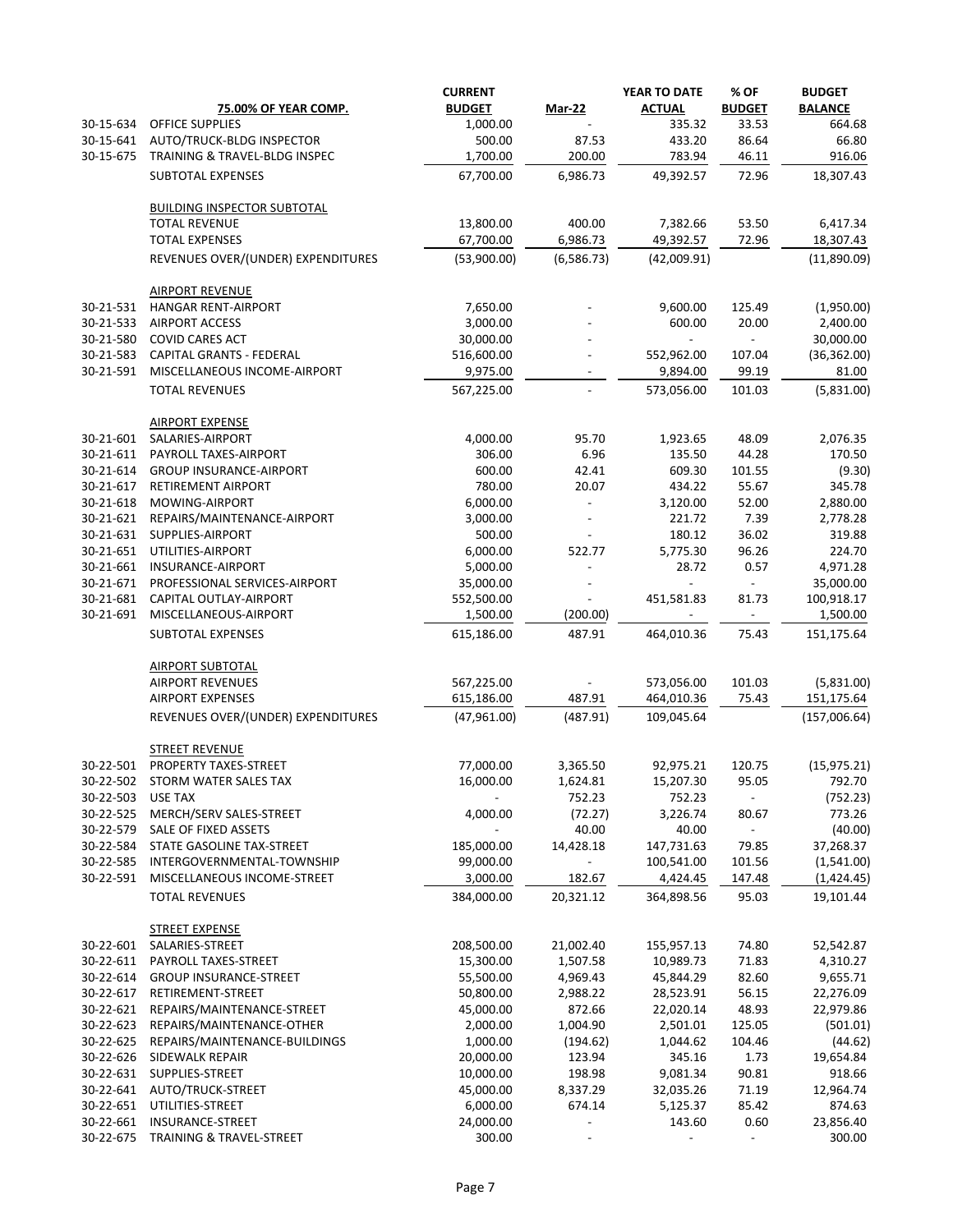|                        |                                            | <b>CURRENT</b>        |                          | YEAR TO DATE  | % OF           | <b>BUDGET</b>       |
|------------------------|--------------------------------------------|-----------------------|--------------------------|---------------|----------------|---------------------|
|                        | <b>75.00% OF YEAR COMP.</b>                | <b>BUDGET</b>         | <b>Mar-22</b>            | <b>ACTUAL</b> | <b>BUDGET</b>  | <b>BALANCE</b>      |
| 30-22-681              | CAPITAL OUTLAY-STREET                      | 16,000.00             | 1,205.11                 | 6,394.06      | 39.96          | 9,605.94            |
| 30-22-683              | DEBT SERVICE INT EXP                       | 1,176.00              |                          | 781.20        | 66.43          | 394.80              |
| 30-22-685              | <b>DEBT SERVICE PRINC</b>                  | 40,324.00             |                          | 19,968.64     | 49.52          | 20,355.36           |
| 30-22-691              | MISCELLANEOUS-STREET                       | 2,500.00              | 30.00                    | 982.00        | 39.28          | 1,518.00            |
|                        | <b>SUBTOTAL EXPENSES</b>                   | 543,400.00            | 42,720.03                | 341,737.46    | 62.89          | 201,662.54          |
|                        | <b>STREET SUBTOTAL</b>                     |                       |                          |               |                |                     |
|                        | <b>TOTAL REVENUES</b>                      | 384,000.00            | 20,321.12                | 364,898.56    | 95.03          | 19,101.44           |
|                        | <b>TOTAL EXPENDITURES</b>                  | 543,400.00            | 42,720.03                | 341,737.46    | 62.89          | 201,662.54          |
|                        | REVENUES OVER/(UNDER) EXPENDITURES         | (159, 400.00)         | (22, 398.91)             | 23,161.10     |                | (182, 561.10)       |
|                        | <b>GENERAL FUND SUMMARY</b>                |                       |                          |               |                |                     |
|                        | <b>FUND TOTAL REVENUES</b>                 | 3,200,275.00          | 141,659.78               | 2,797,500.53  | 87.41          | 402,774.47          |
|                        | <b>FUND TOTAL EXPENDITURES</b>             | 3,215,412.00          | 228,992.91               | 2,146,420.12  | 66.75          | 1,068,991.88        |
|                        | REVENUES OVER/(UNDER) EXPENDITURES         | (15, 137.00)          | (87, 333.13)             | 651,080.41    |                | (666, 217.41)       |
|                        | <b>MEMORIAL HALL</b>                       |                       |                          |               |                |                     |
|                        | <b>MEMORIAL HALL REVENUE</b>               |                       |                          |               |                |                     |
| 31-00-501              | PROPERTY TAXES                             | 96,000.00             | 1,339.27                 | 102,150.17    | 106.41         | (6, 150.17)         |
| 31-00-546              | MEMORIAL HALL USER FEES                    | 6,500.00              | 790.00                   | 3,452.50      | 53.12          | 3,047.50            |
|                        | <b>TOTAL REVENUES</b>                      | 102,500.00            | 2,129.27                 | 105,602.67    | 103.03         | (3, 102.67)         |
|                        | <b>MEMORIAL HALL EXPENSE</b>               |                       |                          |               |                |                     |
| 31-32-601              | SALARIES-MEMORIAL                          | 29,000.00             | 2,937.99                 | 21,872.75     | 75.42          | 7,127.25            |
| 31-32-611              | PAYROLL TAXES-MEMORIAL                     | 2,150.00              | 212.84                   | 1,560.08      | 72.56          | 589.92              |
| 31-32-614              | <b>GROUP INSURANCE-MEMORIAL</b>            | 5,800.00              | 479.95                   | 4,392.60      | 75.73          | 1,407.40            |
| 31-32-617              | RETIREMENT-MEMORIAL                        | 4,000.00              | 277.89                   | 2,921.05      | 73.03          | 1,078.95            |
| 31-32-621              | REPAIRS/MAINTENANCE-MEMORIAL               | 3,300.00              | 25.00                    | 1,525.72      | 46.23          | 1,774.28            |
| 31-32-631              | SUPPLIES-MEMORIAL                          | 1,500.00              | 102.66                   | 972.82        | 64.85          | 527.18              |
| 31-32-651              | UTILITIES-MEMORIAL                         | 16,000.00             | 1,249.56                 | 10,893.57     | 68.08          | 5,106.43            |
| 31-32-661              | INSURANCE-MEMORIAL                         | 2,500.00              |                          | 14.36         | 0.57           | 2,485.64            |
| 31-32-671              | PROFESSIONAL SERVICES-MEMORIA              | 3,000.00              |                          | 523.50        | 17.45          | 2,476.50            |
| 31-32-681              | CAPITAL OUTLAY-MEMORIAL                    | 35,400.00             |                          | 65.99         | 0.19           | 35,334.01           |
|                        | <b>SUBTOTAL EXPENSES</b>                   | 102,650.00            | 5,285.89                 | 44,742.44     | 43.59          | 57,907.56           |
|                        | <b>MEMORIAL HALL FUND SUMMARY</b>          |                       |                          |               |                |                     |
|                        | <b>TOTAL REVENUES</b>                      | 102,500.00            | 2,129.27                 | 105,602.67    | 103.03         | (3, 102.67)         |
|                        | <b>TOTAL EXPENDITURES</b>                  | 102,650.00            | 5,285.89                 | 44,742.44     | 43.59          | 57,907.56           |
|                        | REVENUES OVER/(UNDER) EXPENDITURES         | (150.00)              | (3, 156.62)              | 60,860.23     |                | (61,010.23)         |
|                        | <b>PARK</b>                                |                       |                          |               |                |                     |
|                        | PARK REVENUE                               |                       |                          |               |                |                     |
| 32-00-501              | <b>PROPERTY TAXES</b>                      | 96,000.00             | 2,490.75                 | 103,301.66    | 107.61         | (7,301.66)          |
| 32-00-502              | <b>PARK SALES TAX</b>                      | 355,000.00            | 30,871.35                | 288,938.18    | 81.39          | 66,061.82           |
| 32-00-503              | <b>USE TAX</b>                             |                       | 752.23                   | 752.23        | $\blacksquare$ | (752.23)            |
| 32-00-591              | MISCELLANEOUS INCOME-PARK                  | 1,500.00              | 300.00                   | 3,630.00      | 242.00         | (2, 130.00)         |
| 32-00-592<br>32-00-599 | SHELTER RENTAL<br><b>TRANSFERS IN-PARK</b> | 1,200.00<br>54,000.00 | 50.00                    | 600.00        | 50.00          | 600.00<br>54,000.00 |
|                        | <b>TOTAL REVENUES</b>                      | 507,700.00            | 34,464.33                | 397,222.07    | 78.24          | 110,477.93          |
|                        | <b>PARK EXPENSE</b>                        |                       |                          |               |                |                     |
| 32-31-601              | SALARIES-PARK                              | 50,500.00             | 3,275.99                 | 30,294.08     | 59.99          | 20,205.92           |
| 32-31-611              | PAYROLL TAXES-PARK                         | 4,050.00              | 239.25                   | 2,228.90      | 55.03          | 1,821.10            |
| 32-31-614              | <b>GROUP INSURANCE-PARK</b>                | 7,300.00              | 746.74                   | 7,781.74      | 106.60         | (481.74)            |
| 32-31-617              | RETIREMENT-PARK                            | 6,600.00              |                          | 2,101.88      | 31.85          | 4,498.12            |
| 32-31-621              | REPAIRS/MAINTENANCE-PARK                   | 7,200.00              | 308.81                   | 2,317.54      | 32.19          | 4,882.46            |
| 32-31-631              | SUPPLIES-PARK                              | 2,500.00              | 422.31                   | 1,460.40      | 58.42          | 1,039.60            |
| 32-31-641              | AUTO/TRUCK-PARK                            | 5,000.00              | 152.36                   | 4,931.06      | 98.62          | 68.94               |
| 32-31-651              | UTILITIES-PARK                             | 28,000.00             | 2,704.21                 | 22,767.39     | 81.31          | 5,232.61            |
| 32-31-661              | <b>INSURANCE-PARK</b>                      | 5,000.00              | $\overline{\phantom{0}}$ | 28.72         | 0.57           | 4,971.28            |
| 32-31-671              | PROFESSIONAL SERVICES-PARK                 | 810.00                |                          | 776.00        | 95.80          | 34.00               |
| 32-31-681              | CAPITAL OUTLAY-PARK                        | 138,285.00            | $\overline{\phantom{a}}$ | 110,782.50    | 80.11          | 27,502.50           |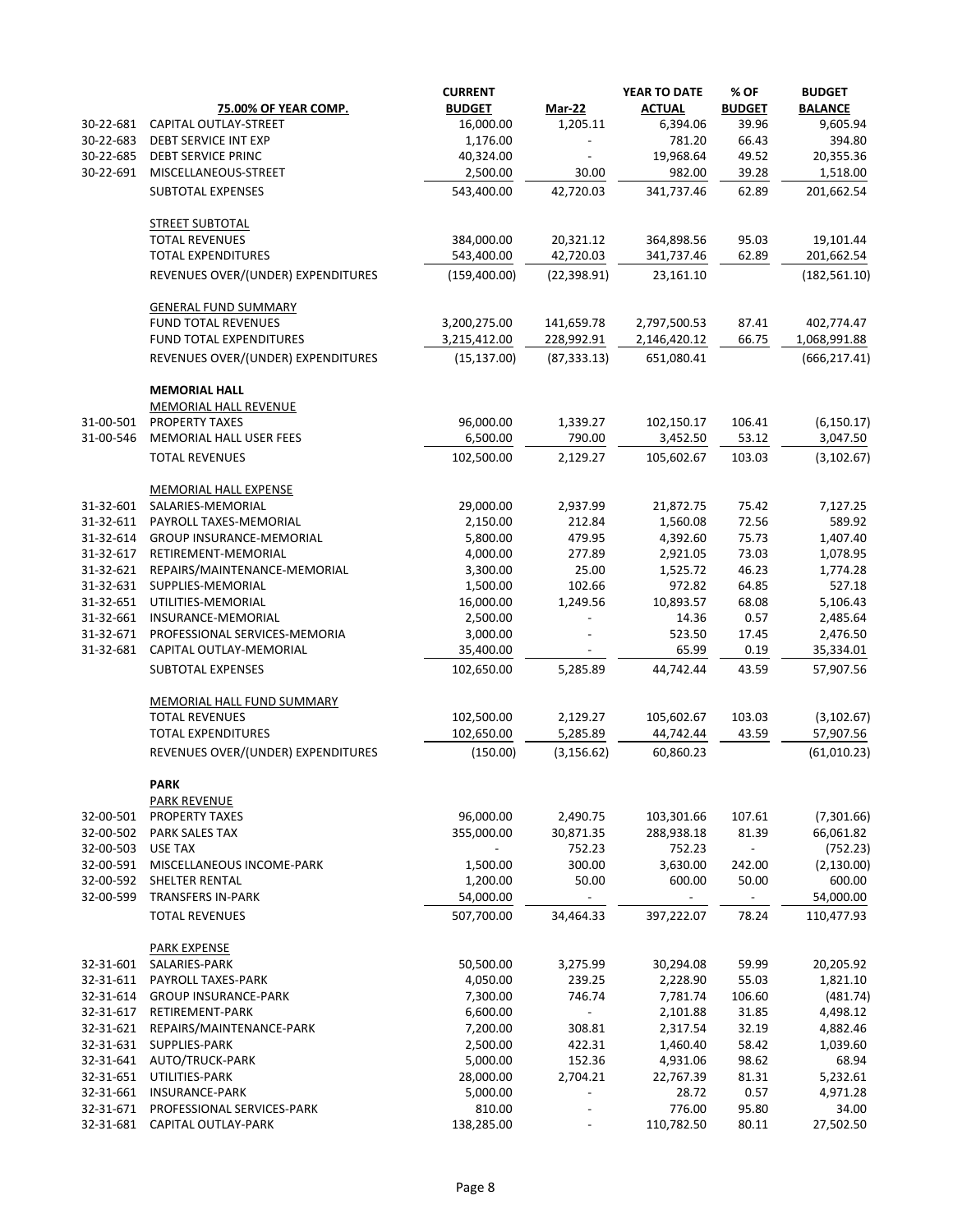|                        | <b>75.00% OF YEAR COMP.</b>                      | <b>CURRENT</b><br><b>BUDGET</b> | <b>Mar-22</b>            | YEAR TO DATE<br><b>ACTUAL</b> | % OF<br><b>BUDGET</b>    | <b>BUDGET</b><br><b>BALANCE</b> |
|------------------------|--------------------------------------------------|---------------------------------|--------------------------|-------------------------------|--------------------------|---------------------------------|
| 32-31-690              | <b>SMALL TOOLS</b>                               | 300.00                          | 8.29                     | 144.76                        | 48.25                    | 155.24                          |
| 32-31-691              | MISCELLANEOUS-PARK                               | 500.00                          | $\overline{\phantom{a}}$ | 200.95                        | 40.19                    | 299.05                          |
| 32-31-697              | <b>CREDIT CARD FEES</b>                          | 500.00                          | (122.28)                 | (122.28)                      | (24.46)                  | 622.28                          |
|                        | SUBTOTAL EXPENSES                                | 256,545.00                      | 7,735.68                 | 185,693.64                    | 72.38                    | 70,851.36                       |
|                        | <b>PARK SUBTOTAL</b>                             |                                 |                          |                               |                          |                                 |
|                        | <b>TOTAL REVENUES</b>                            | 507,700.00                      | 34,464.33                | 397,222.07                    | 78.24                    | 110,477.93                      |
|                        | <b>TOTAL EXPENSE</b>                             | 256,545.00                      | 7,735.68                 | 185,693.64                    | 72.38                    | 70,851.36                       |
|                        | REVENUES OVER/(UNDER) EXPENDITURES               | 251,155.00                      | 26,728.65                | 211,528.43                    | 5.86                     | 39,626.57                       |
|                        | <b>THIEBAUD REVENUE</b>                          |                                 |                          |                               |                          |                                 |
| 32-33-531              | <b>USER FEES-THIEBAUD</b>                        | 10,000.00                       | 1,575.00                 | 7,829.00                      | 78.29                    | 2,171.00                        |
|                        | <b>TOTAL REVENUES</b>                            | 10,000.00                       | 1,575.00                 | 7,829.00                      | 78.29                    | 2,171.00                        |
|                        | <b>THEIBAUD EXPENSE</b>                          |                                 |                          |                               |                          |                                 |
| 32-33-601              | SALARIES-THIEDBAUD                               | 11,000.00                       | 1,416.06                 | 8,157.12                      | 74.16                    | 2,842.88                        |
| 32-33-611              | PAYROLL TAXES-THIEBAUD                           | 1,000.00                        | 108.32                   | 624.03                        | 62.40                    | 375.97                          |
| 32-33-621              | REPAIRS/MAINTENANCE-THIEBAUD                     | 4,000.00                        |                          | 144.39                        | 3.61                     | 3,855.61                        |
| 32-33-631              | SUPPLIES-THIEBAUD                                | 2,500.00                        | 515.89                   | 1,079.91                      | 43.20                    | 1,420.09                        |
| 32-33-651              | UTILITIES-THIEBAUD                               | 23,000.00                       | 2,412.18                 | 19,577.76                     | 85.12                    | 3,422.24                        |
| 32-33-661              | INSURANCE-THIEBAUD                               | 7,500.00                        |                          | 43.08                         | 0.57                     | 7,456.92                        |
| 32-33-671              | PROFESSIONAL SERVICES-THIEBAU                    | 440.00                          |                          |                               |                          | 440.00                          |
| 32-33-681              | CAPITAL OUTLAY-THIEBAUD                          | 3,700.00                        |                          | 384.00                        | 10.38                    | 3,316.00                        |
| 32-33-691              | MISCELLANEOUS-THIEBAUD                           | 200.00                          |                          |                               | $\overline{\phantom{a}}$ | 200.00                          |
|                        | <b>SUBTOTAL EXPENSES</b>                         | 53,340.00                       | 4,452.45                 | 30,010.29                     | 56.26                    | 23,329.71                       |
|                        | <b>THIEBAUD SUBTOTAL</b>                         |                                 |                          |                               |                          |                                 |
|                        | <b>TOTAL REVENUE</b>                             | 10,000.00                       | 1,575.00                 | 7,829.00                      | 78.29                    | 2,171.00                        |
|                        | <b>TOTAL EXPENSES</b>                            | 53,340.00                       | 4,452.45                 | 30,010.29                     | 56.26                    | 23,329.71                       |
|                        | REVENUES OVER/(UNDER) EXPENDITURES               | (43,340.00)                     | (2,877.45)               | (22, 181.29)                  | 22.03                    | (21, 158.71)                    |
|                        | <b>AQUATIC PARK REVENUE</b>                      |                                 |                          |                               |                          |                                 |
| 32-34-531              | ADMISSIONS-POOL                                  | 17,000.00                       | 36.00                    | 2,273.00                      | 13.37                    | 14,727.00                       |
| 32-34-532              | CONCESSIONS-POOL                                 | 12,000.00                       |                          | 1,314.50                      | 10.95                    | 10,685.50                       |
| 32-34-533              | ANNUAL PASSES-POOL                               | 5,000.00                        | 1,000.00                 | 3,620.00                      | 72.40                    | 1,380.00                        |
| 32-34-535              | <b>SWIM LESSONS</b>                              | 2,700.00                        |                          | 200.00                        | 7.41                     | 2,500.00                        |
| 32-34-536              | PRIVATE PARTIES                                  | 2,000.00                        |                          | 440.00                        | 22.00                    | 1,560.00                        |
| 32-34-537              | THERAPY CLASSES                                  | $\blacksquare$                  | $\overline{\phantom{a}}$ | 42.00                         | $\blacksquare$           | (42.00)                         |
|                        | <b>TOTAL REVENUES</b>                            | 38,700.00                       | 1,036.00                 | 7,889.50                      | 20.39                    | 30,810.50                       |
|                        | <b>AQUATIC PARK EXPENSE</b>                      |                                 |                          |                               |                          |                                 |
| 32-34-601              | SALARIES-POOL MANAGER                            | 32,500.00                       | 2,667.69                 | 24,114.38                     | 74.20                    | 8,385.62                        |
| 32-34-602              | SALARIES-LIFEGUARD                               | 48,000.00                       | 293.75                   | 17,769.78                     | 37.02                    | 30,230.22                       |
| 32-34-603              | SALARIES-RECEPTION                               | 4,000.00                        |                          | 2,125.40                      | 53.14                    | 1,874.60                        |
| 32-34-604              | POOL OTHER                                       | 2,000.00                        |                          | 257.82                        | 12.89                    | 1,742.18                        |
| 32-34-605              | POOL CONCESSIONS                                 | 6,000.00                        |                          | 3,216.16                      | 53.60                    | 2,783.84                        |
| 32-34-611              | PAYROLL TAXES - POOL                             | 7,250.00                        | 224.13<br>598.24         | 3,600.71                      | 49.66                    | 3,649.29                        |
| 32-34-614<br>32-34-617 | <b>GROUP INSURANCE - POOL</b><br>RETIREMENT-POOL | 7,350.00<br>7,300.00            | 567.82                   | 5,384.16                      | 73.25<br>77.45           | 1,965.84                        |
|                        |                                                  |                                 |                          | 5,653.91                      |                          | 1,646.09                        |
| 32-34-621<br>32-34-631 | REPAIRS/MAINTENANCE-POOL;<br>SUPPLIES-POOL       | 10,000.00<br>4,500.00           | 272.15                   | 7,441.35<br>989.48            | 74.41                    | 2,558.65                        |
| 32-34-632              | CHEMICALS - POOL                                 | 7,800.00                        |                          | 2,538.58                      | 21.99<br>32.55           | 3,510.52                        |
| 32-34-633              | CONCESSIONS-POOL                                 | 5,000.00                        |                          | 331.82                        | 6.64                     | 5,261.42<br>4,668.18            |
| 32-34-634              | OFFICE SUPPLIES-POOL                             | 450.00                          |                          | 129.85                        | 28.86                    | 320.15                          |
| 32-34-651              | UTILITIES-POOL                                   | 51,000.00                       | 2,346.19                 | 28,320.33                     | 55.53                    | 22,679.67                       |
| 32-34-661              | INSURANCE-POOL                                   | 12,000.00                       |                          | 71.80                         | 0.60                     | 11,928.20                       |
| 32-34-671              | PROFESSIONAL SERVICES-POOL                       | 1,740.00                        |                          | 1,125.00                      | 64.66                    | 615.00                          |
| 32-34-672              | <b>SMALL TOOLS - POOL</b>                        | 300.00                          |                          |                               |                          | 300.00                          |
| 32-34-675              | TRAINING & TRAVEL-POOL                           | 4,560.00                        |                          | 200.00                        | 4.39                     | 4,360.00                        |
| 32-34-676              | PROMOTIONAL EXPENSES-POOL                        | 200.00                          |                          |                               |                          | 200.00                          |
| 32-34-681              | CAPITAL OUTLAY-POOL                              | 12,708.00                       |                          |                               |                          | 12,708.00                       |
| 32-34-691              | MISC. EXPENSE - POOL                             | 1,800.00                        | (25.00)                  | 8.87                          | 0.49                     | 1,791.13                        |
|                        |                                                  |                                 |                          |                               |                          |                                 |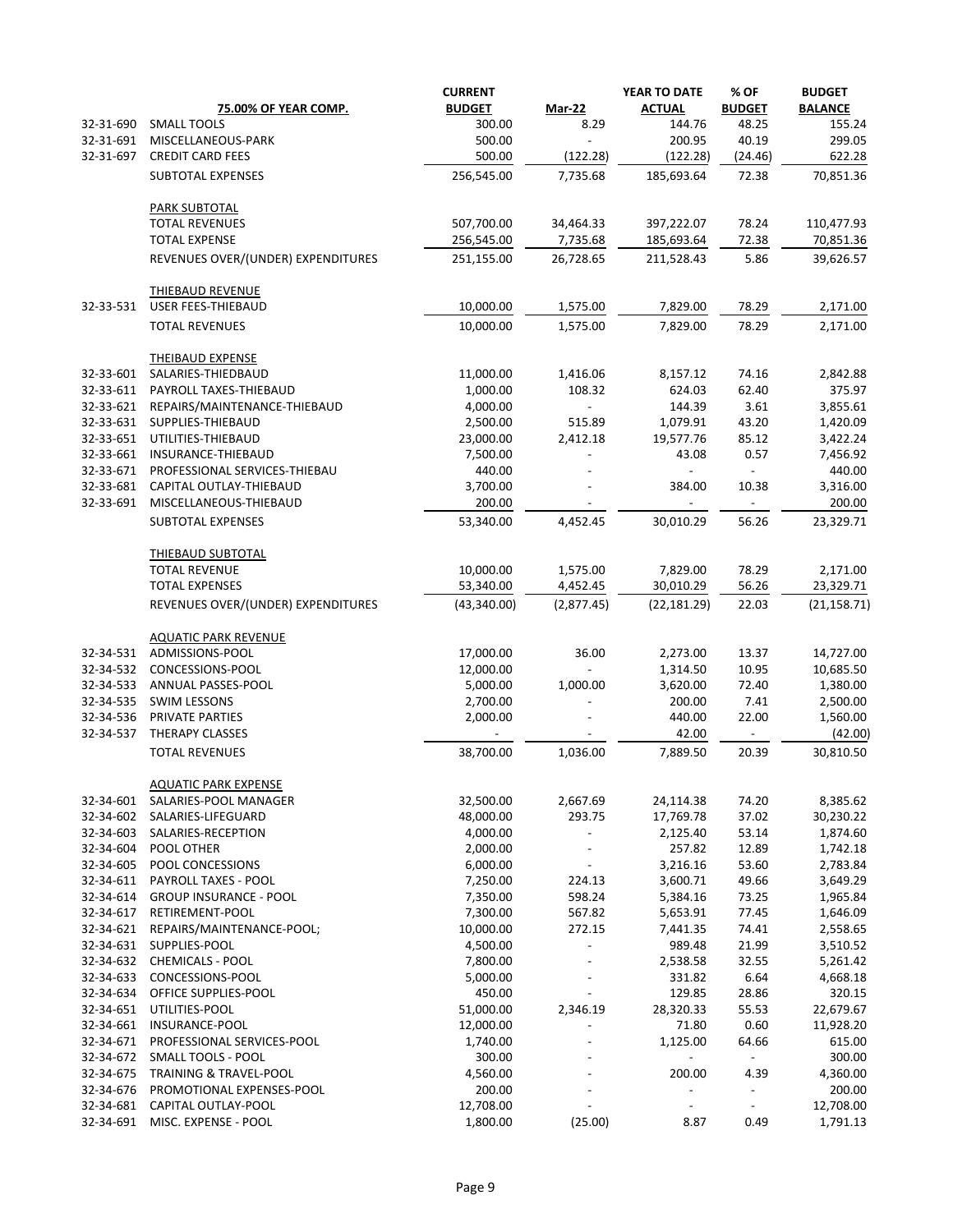|           |                                                             | <b>CURRENT</b> |                          | YEAR TO DATE         | % OF           | <b>BUDGET</b>      |
|-----------|-------------------------------------------------------------|----------------|--------------------------|----------------------|----------------|--------------------|
|           | 75.00% OF YEAR COMP.                                        | <b>BUDGET</b>  | <b>Mar-22</b>            | <b>ACTUAL</b>        | <b>BUDGET</b>  | <b>BALANCE</b>     |
| 32-34-692 | <b>GUARD UNIFORMS</b>                                       | 1,500.00       |                          | 341.25               | 22.75          | 1,158.75           |
|           | SUBTOTAL EXPENSES                                           | 227,958.00     | 6,944.97                 | 103,620.65           | 45.46          | 124,337.35         |
|           | <b>AQUATIC PARK SUBTOTAL</b>                                |                |                          |                      |                |                    |
|           | <b>TOTAL REVENUE</b>                                        | 38,700.00      | 1,036.00                 | 7,889.50             | 20.39          | 30,810.50          |
|           | <b>TOTAL EXPENSES</b>                                       | 227,958.00     | 6,944.97                 | 103,620.65           | 45.46          | 124,337.35         |
|           | REVENUES OVER/(UNDER) EXPENDITURES                          | (189, 258.00)  | (5,908.97)               | (95, 731.15)         | (25.07)        | (93, 526.85)       |
|           | <b>LAKE REVENUE</b>                                         |                |                          |                      |                |                    |
| 32-35-531 | <b>FISHING PERMIT</b>                                       | 8,500.00       | 634.00                   | 4,006.64             | 47.14          | 4,493.36           |
| 32-35-532 | <b>BOAT PERMIT</b>                                          | 7,500.00       | 1,865.00                 | 4,503.00             | 60.04          | 2,997.00           |
| 32-35-533 | <b>RENTAL INCOME - LAKE</b>                                 | 3,900.00       | 325.00                   | 2,925.00             | 75.00          | 975.00             |
| 32-35-591 | MISCELLANEOUS INCOME-LAKE                                   | 400.00         | $\overline{\phantom{a}}$ | 25.00                | 6.25           | 375.00             |
|           | <b>TOTAL REVENUES</b>                                       | 20,300.00      | 2,824.00                 | 11,459.64            | 56.45          | 8,840.36           |
|           | LAKE EXPENSE                                                |                |                          |                      |                |                    |
| 32-35-601 | SALARIES-LAKE                                               | 31,500.00      | 3,486.98                 | 23,360.51            | 74.16          | 8,139.49           |
| 32-35-611 | PAYROLL TAXES-LAKE                                          | 2,550.00       | 260.33                   | 1,730.86             | 67.88          | 819.14             |
| 32-35-614 | <b>GROUP INSURANCE-LAKE</b>                                 | 7,150.00       | 582.98                   | 5,249.52             | 73.42          | 1,900.48           |
| 32-35-617 | <b>RETIREMENT - LAKE</b>                                    | 6,900.00       | 547.38                   | 5,211.75             | 75.53          | 1,688.25           |
| 32-35-621 | REPAIRS/MAINTENANCE-LAKE                                    | 2,000.00       | 3.86                     | 25.59                | 1.28           | 1,974.41           |
| 32-35-631 | <b>SUPPLIES - LAKE</b>                                      | 1,500.00       | 87.67                    | 199.25               | 13.28          | 1,300.75           |
| 32-35-641 | <b>AUTO/TRUCK - LAKE</b>                                    | 1,000.00       | 120.04                   | 420.52               | 42.05          | 579.48             |
| 32-35-651 | UTILITIES - LAKE                                            | 1,100.00       | 55.46                    | 1,195.39             | 108.67         | (95.39)            |
| 32-35-661 | <b>INSURANCE - LAKE</b>                                     | 5,000.00       |                          | 28.72                | 0.57           | 4,971.28           |
| 32-35-671 | PROFESSIONAL SERVICES - LAKE                                | 940.00         |                          | 174.50               | 18.56          | 765.50             |
| 32-35-690 | <b>MAINT RENTAL HOUSE</b>                                   | 1,000.00       |                          |                      |                | 1,000.00           |
| 32-35-691 | MISC. EXPENSE - LAKE                                        | 150.00         |                          |                      |                | 150.00             |
| 32-35-694 | <b>SMALL TOOLS - LAKE</b>                                   | 200.00         |                          | 57.49                | 28.75          | 142.51             |
| 32-35-695 | <b>FISH</b>                                                 | 1,200.00       |                          | $\sim$               | $\blacksquare$ | 1,200.00           |
|           | SUBTOTAL EXPENSES                                           | 62,190.00      | 5,144.70                 | 37,654.10            | 60.55          | 24,535.90          |
|           | <b>LAKE SUBTOTAL</b>                                        |                |                          |                      |                |                    |
|           | <b>TOTAL REVENUE</b>                                        | 20,300.00      | 2,824.00                 | 11,459.64            | 56.45          | 8,840.36           |
|           | <b>TOTAL EXPENSE</b>                                        | 62,190.00      | 5,144.70                 | 37,654.10            | 60.55          | 24,535.90          |
|           | REVENUE OVER/(UNDER) EXPENDITURES                           | (41,890.00)    | (2,320.70)               | (26, 194.46)         | (4.10)         | (15,695.54)        |
|           | <b>SUMMER RECREATION REVENUE</b>                            |                |                          |                      |                |                    |
| 32-36-531 | REGISTRATION/SPONSOR FEE                                    | 20,000.00      | 7,467.50                 | 13,276.76            | 66.38          | 6,723.24           |
| 32-36-532 | CONCESSION - YOUTH                                          | 5,000.00       | 1,219.90                 | 1,219.90             | 24.40          | 3,780.10           |
| 32-36-591 | MISC. INCOME - YOUTH                                        | 500.00         | (315.00)                 | 315.00               | 63.00          | 185.00             |
|           | <b>TOTAL REVENUES</b>                                       | 25,500.00      | 8,372.40                 | 14,811.66            | 58.08          | 10,688.34          |
|           |                                                             |                |                          |                      |                |                    |
| 32-36-601 | <b>SUMMER RECREATION EXPENSE</b><br><b>SALARIES - YOUTH</b> | 16,000.00      | 1,883.00                 | 5,371.10             | 33.57          | 10,628.90          |
| 32-36-602 | UMPIRE FEE - YOUTH                                          | 8,000.00       | 40.00                    | 2,013.00             | 25.16          | 5,987.00           |
| 32-36-611 |                                                             | 1,836.00       | 144.04                   |                      | 22.38          |                    |
| 32-36-621 | PAYROLL TAXES - YOUTH<br>REPAIRS/MAINTENANCE - YOUTH        | 4,000.00       |                          | 410.90               | 62.19          | 1,425.10           |
| 32-36-631 | <b>SUPPLIES - YOUTH</b>                                     | 1,500.00       | 2,213.73<br>674.96       | 2,487.73<br>1,376.21 | 91.75          | 1,512.27<br>123.79 |
| 32-36-632 | <b>SPORTS EQUIPMENT</b>                                     | 7,000.00       | 1,505.00                 | 3,058.57             | 43.69          | 3,941.43           |
| 32-36-633 | <b>CONCESSIONS- YOUTH</b>                                   | 2,000.00       | 18.91                    | 434.65               | 21.73          | 1,565.35           |
| 32-36-641 | <b>TRACTOR EXPENSE</b>                                      | 1,000.00       | 139.97                   | 139.97               | 14.00          | 860.03             |
| 32-36-661 | <b>INSURANCE - YOUTH</b>                                    | 6,800.00       | 440.60                   | 1,299.32             | 19.11          | 5,500.68           |
| 32-36-671 | PROFESSIONAL SERVICES                                       | 440.00         | 360.00                   | 787.00               | 178.86         | (347.00)           |
| 32-36-681 | CAPITAL OUTLAY - YOUTH                                      | 8,000.00       | 2,400.00                 | 2,400.00             | 30.00          | 5,600.00           |
| 32-36-691 | MISCELLANEOUS - YOUTH                                       | 500.00         | 275.00                   | 422.43               | 84.49          | 77.57              |
|           | SUBTOTAL EXPENSES                                           | 57,076.00      | 10,095.21                | 20,200.88            | 35.39          | 36,875.12          |
|           | <b>SUMMER RECREATION SUMMARY</b>                            |                |                          |                      |                |                    |
|           | <b>TOTAL REVENUES</b>                                       | 25,500.00      | 8,372.40                 | 14,811.66            | 58.08          | 10,688.34          |
|           | <b>TOTAL EXPENSE</b>                                        | 57,076.00      | 10,095.21                | 20,200.88            | 35.39          | 36,875.12          |
|           | REVENUES OVER/(UNDER) EXPENDITURES                          | (31,576.00)    | (1,722.81)               | (5,389.22)           | 22.69          | (26, 186.78)       |
|           |                                                             |                |                          |                      |                |                    |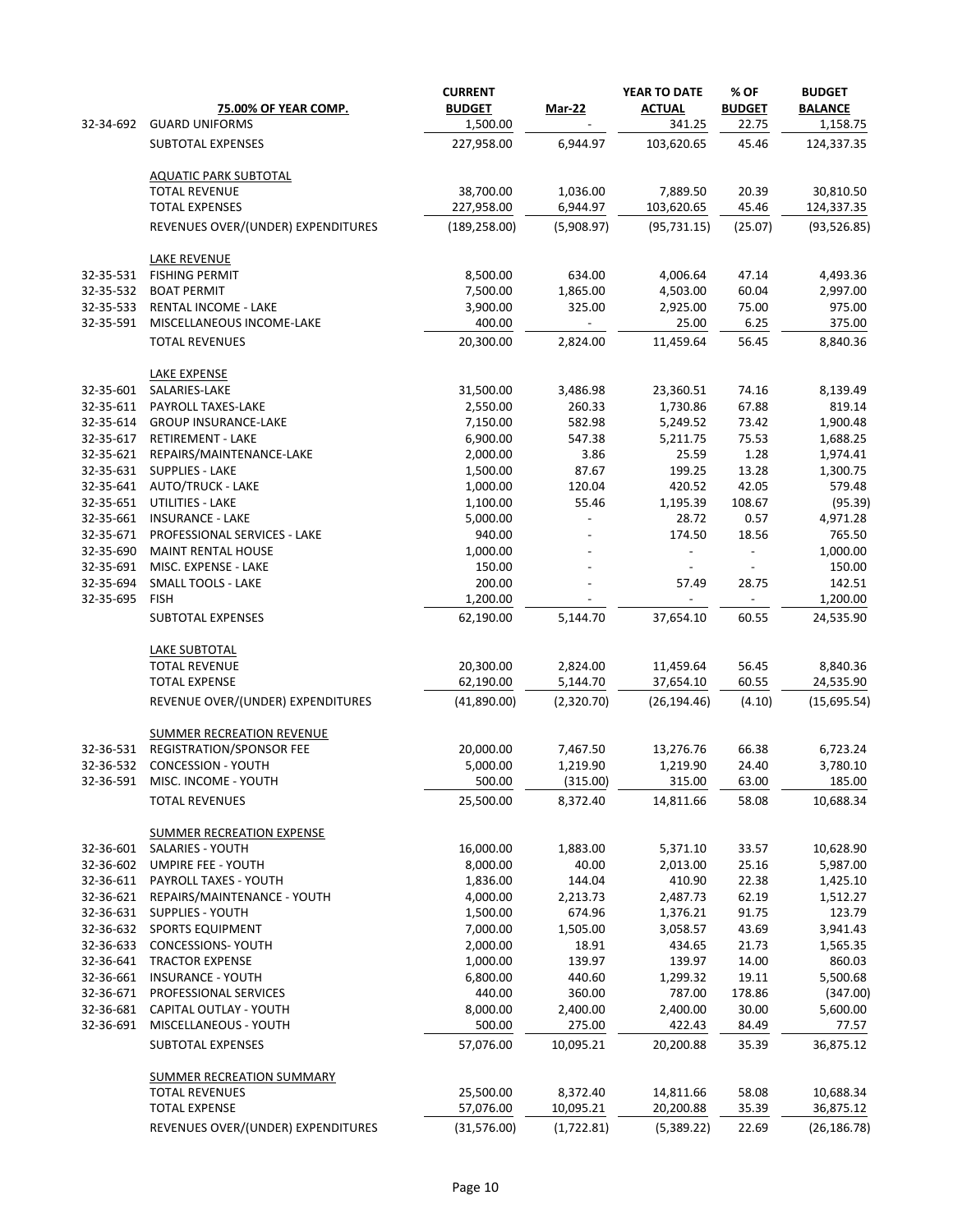|                        | <b>75.00% OF YEAR COMP.</b>                                     | <b>CURRENT</b><br><b>BUDGET</b> | <b>Mar-22</b>            | YEAR TO DATE<br><b>ACTUAL</b> | % OF<br><b>BUDGET</b>    | <b>BUDGET</b><br><b>BALANCE</b> |
|------------------------|-----------------------------------------------------------------|---------------------------------|--------------------------|-------------------------------|--------------------------|---------------------------------|
|                        | <b>PARK &amp; REC DIRECTOR EXPENSE</b>                          |                                 |                          |                               |                          |                                 |
| 32-37-601              | SALARIES-PARKS & REC. DIRECTO                                   | 40,100.00                       | 4,615.23                 | 30,154.06                     | 75.20                    | 9,945.94                        |
| 32-37-611              | PAYROLL TAXES-PARKS & REC.DIR                                   | 3,150.00                        | 347.91                   | 2,260.36                      | 71.76                    | 889.64                          |
| 32-37-614              | <b>GROUP INSURANCE-PARKS &amp; REC D</b>                        | 7,350.00                        | 598.24                   | 5,384.16                      | 73.25                    | 1,965.84                        |
| 32-37-617              | RETIREMENT-PARK & REC DIRECTO                                   | 9,150.00                        | 707.66                   | 6,526.58                      | 71.33                    | 2,623.42                        |
| 32-37-631              | <b>OPERATION SUPPLIES-PARKS &amp; RE</b>                        | 600.00                          |                          | 342.02                        | 57.00                    | 257.98                          |
| 32-37-634              | OFFICE SUPPLIES-PARKS & REC D                                   | 500.00                          | $\blacksquare$           | $\sim$                        |                          | 500.00                          |
| 32-37-641              | AUTO/TRUCK-PARKS & REC DIRECT                                   | 700.00                          | 107.24                   | 353.79                        | 50.54                    | 346.21                          |
| 32-37-651              | UTILITIES-PARKS & REC DIRECTO                                   | 800.00                          | 24.88                    | 381.91                        | 47.74                    | 418.09                          |
| 32-37-661              | <b>INSURANCE-PARKS &amp; REC.DIRECTO</b>                        | 2,500.00                        |                          | 14.36                         | 0.57                     | 2,485.64                        |
| 32-37-671<br>32-37-681 | PROFESSIONAL SERVICES-DIRECTO<br>CAPITAL OUTLAY - DIRECTOR      | 650.00<br>13,564.00             |                          | 174.50<br>5,250.00            | 26.85<br>38.71           | 475.50<br>8,314.00              |
| 32-37-691              | MISCELLANEOUS-PARKS & REC. DI                                   | 200.00                          |                          | 11.99                         | 6.00                     | 188.01                          |
| 32-37-692              | <b>TRAINING &amp; TRAVEL- DIRECTOR</b>                          | 1,814.00                        | 123.48                   | 1,517.48                      | 83.65                    | 296.52                          |
| 32-37-693              | MEMBERSHIP-PARK & REC DIRECTO                                   | 500.00                          |                          | 380.00                        | 76.00                    | 120.00                          |
|                        | SUBTOTAL EXPENSES                                               | 81,578.00                       | 6,524.64                 | 52,751.21                     | 64.66                    | 28,826.79                       |
|                        | REVENURES OVER/(UNDER) EXPENDITURES                             | (81, 578.00)                    | (6,524.64)               | (52,751.21)                   |                          | (28, 826.79)                    |
|                        |                                                                 |                                 |                          |                               |                          |                                 |
|                        | <b>PARK FUND SUMMARY</b><br><b>FUND TOTAL REVENUES</b>          |                                 |                          |                               |                          |                                 |
|                        | FUND TOTAL EXPENDITURES                                         | 602,200.00<br>738,687.00        | 48,271.73<br>40,897.65   | 439,211.87<br>429,930.77      | 72.93<br>58.20           | 162,988.13<br>308,756.23        |
|                        | REVENUES OVER/(UNDER) EXPENDITURES                              | (136, 487.00)                   | 7,374.08                 | 9,281.10                      |                          | (145, 768.10)                   |
|                        |                                                                 |                                 |                          |                               |                          |                                 |
|                        | <b>TRANSPORTATION TAX FUND</b>                                  |                                 |                          |                               |                          |                                 |
| 33-00-511              | <b>TRANSPORTATION TAX FUND REVENUE</b><br><b>SALES TAX</b>      | 330,000.00                      | 32,546.08                | 304,920.05                    | 92.40                    | 25,079.95                       |
|                        | <b>TOTAL REVENUES</b>                                           | 330,000.00                      | 32,546.08                | 304,920.05                    | 92.40                    | 25,079.95                       |
|                        |                                                                 |                                 |                          |                               |                          |                                 |
| 33-22-681              | <b>TRANSPORTATION TAX FUND EXPENSE</b><br>CAPITAL OUTLAY-STREET | 270,800.00                      |                          | 208,947.49                    | 77.16                    | 61,852.51                       |
|                        |                                                                 |                                 |                          |                               |                          |                                 |
|                        | SUBTOTAL EXPENSES                                               | 270,800.00                      |                          | 208,947.49                    | 77.16                    | 61,852.51                       |
|                        | TRANSPORTATION TAX SUMMARY                                      |                                 |                          |                               |                          |                                 |
|                        | <b>FUND TOTAL REVENUES</b>                                      | 330,000.00                      | 32,546.08                | 304,920.05                    | 92.40                    | 25,079.95                       |
|                        | FUND TOTAL EXPENSES                                             | 270,800.00                      |                          | 208,947.49                    | 77.16                    | 61,852.51                       |
|                        | REVENUES OVER/(UNDER) EXPENDITURES                              | 59,200.00                       | 32,546.08                | 95,972.56                     |                          | (36, 772.56)                    |
|                        |                                                                 |                                 |                          |                               |                          |                                 |
|                        | <b>CAPITAL IMPROVEMENT TAX FUND</b>                             |                                 |                          |                               |                          |                                 |
| 34-00-511              | CAPITAL IMPROVEMENT TAX FUND REVENUE<br><b>SALES TAX</b>        | 330,000.00                      | 32,498.72                | 304,863.88                    | 92.38                    | 25,136.12                       |
|                        |                                                                 |                                 |                          |                               |                          |                                 |
|                        | <b>TOTAL REVENUES</b>                                           | 330,000.00                      | 32,498.72                | 304,863.88                    | 92.38                    | 25,136.12                       |
|                        | CAPITAL IMPROVEMENT TAX FUND EXPENSE                            |                                 |                          |                               |                          |                                 |
| 34-11-681              | CAPITAL OUTLAY-GENERAL                                          | 179,547.00                      |                          | 108,183.75                    | 60.25                    | 71,363.25                       |
| 34-12-681              | CAPITAL OUTLAY-POLICE                                           | 57,000.00                       | 10,744.72                | 17,784.22                     | 31.20                    | 39,215.78                       |
| 34-13-681              | CAPITAL OUTLAY-FIRE                                             | 17,000.00                       |                          | 15,352.00                     | 90.31                    | 1,648.00                        |
| 34-15-681              | CAPITAL OUTLAY-BLDG INSPECTOR                                   | 5,700.00                        |                          | 1,464.34                      | 25.69                    | 4,235.66                        |
|                        | SUBTOTAL EXPENSES                                               | 259,247.00                      | 10,744.72                | 142,784.31                    | 55.08                    | 116,462.69                      |
|                        |                                                                 |                                 |                          |                               |                          |                                 |
|                        | CAPITAL IMPROVEMENT TAX SUMMARY<br>FUND TOTAL REVENUE           | 330,000.00                      | 32,498.72                | 304,863.88                    | 92.38                    | 25,136.12                       |
|                        | FUND TOTAL EXPENSE                                              | 259,247.00                      | 10,744.72                | 142,784.31                    | 55.08                    | 116,462.69                      |
|                        | REVENUES OVER/(UNDER) EXPENDITURES                              | 70,753.00                       | 21,754.00                | 162,079.57                    |                          | (91, 326.57)                    |
|                        | <b>TAXI</b>                                                     |                                 |                          |                               |                          |                                 |
|                        | <b>TAXI REVENUE</b>                                             |                                 |                          |                               |                          |                                 |
| 35-00-547              | <b>TATS USER FEES</b>                                           | 24,000.00                       | 2,432.00                 | 16,782.15                     | 69.93                    | 7,217.85                        |
| 35-00-578              | <b>DONATIONS</b>                                                | 30,000.00                       | 1,752.00                 | 13,695.00                     | 45.65                    | 16,305.00                       |
| 35-00-581              | OPERATING GRANT-FEDERAL                                         | 75,000.00                       | $\overline{\phantom{a}}$ | 34,202.59                     | 45.60                    | 40,797.41                       |
| 35-00-582              | <b>OPERATING GRANT-STATE</b>                                    | 2,000.00                        | $\overline{\phantom{a}}$ |                               | $\overline{\phantom{a}}$ | 2,000.00                        |